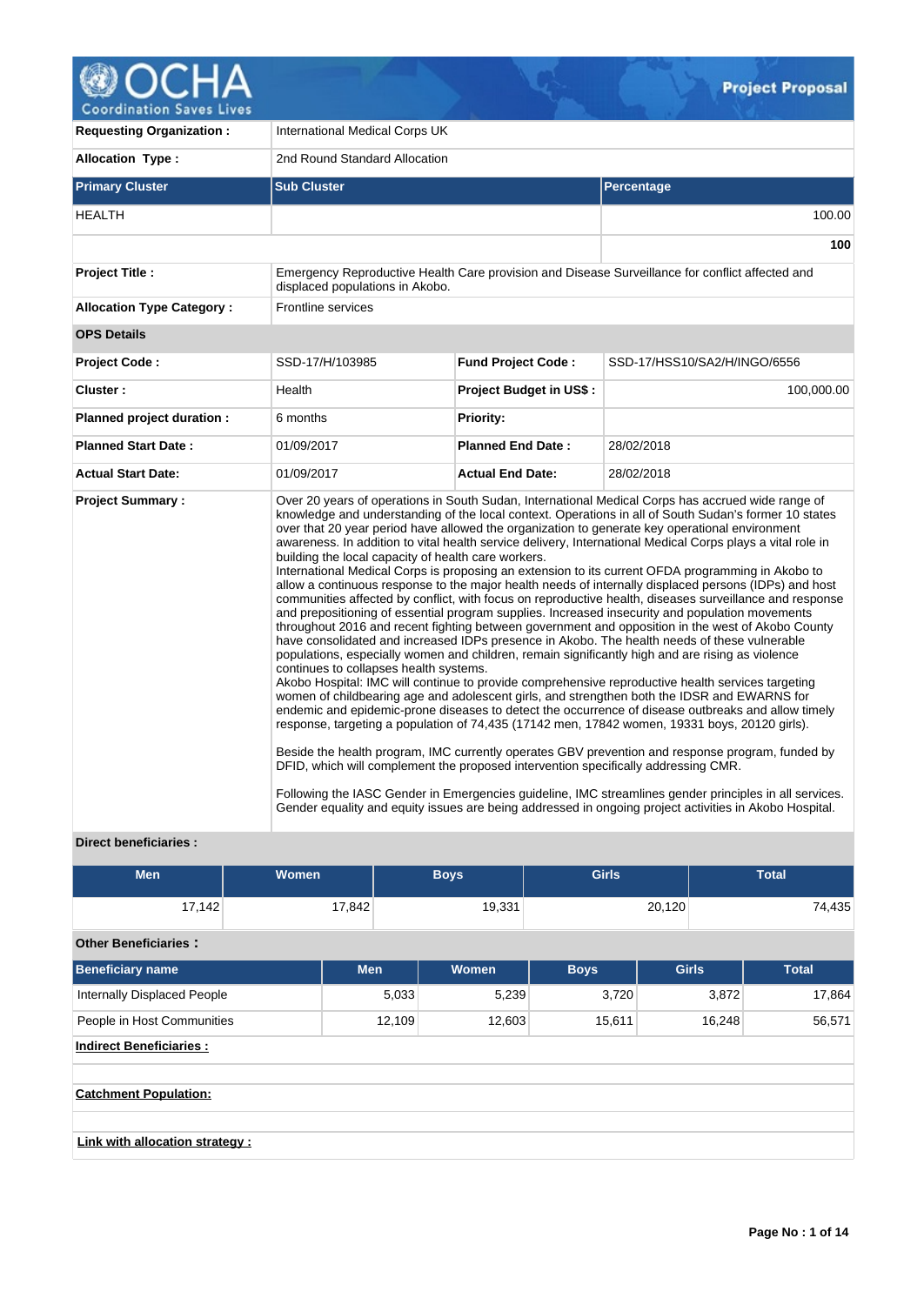In order to scale up and strengthen Basic Reproductive Health Services with emphasis on clinical management of rape (CMR) and SGBV and to as well respond to disease outbreaks through disease surveillance intensification and timely response to confirmed disease outbreaks, International Medical Corps will provide and improve access to basic primary health care and seek to identify and address reproductive health concerns of women of child bearing age, as well as increase community awareness on prevention of priority public health diseases in selected outreach locations in Akobo.

IMC's strategy for this intervention takes into account the Strategic Cluster priorities and the Humanitarian Response Plan. . IMC project design recognizes the different needs of boys, girls, men and women in order to address gender specific needs and promote gender equity and equality. The proposed project therefore aims to reduce the vulnerability of host and internally displaced population in Akobo who are currently relying on services that are intermittently interrupted due to the persistence of conflicts in Jonglei State and to increase access to Basic RH services in the catchment population. In line with global strategy International Medical Corps will continue to contribute to the health cluster's priorities through:

• Provision of the Minimum Initial Service Package (MISP) of life-saving sexual and reproductive health services in affected communities (safe deliveries, newborn care, care for victims of SGBV, and mitigating HIV in emergencies) which will include training a cadre of health workers on MISP and PMTCT and provision of essential medicines and other medical commodities.

• Maintaining the number of functional health services to respond to lifesaving health needs of IDP's and conflict affected population. Strengthening both the IDSR and EWARNS disease surveillance system in order to prevent, detect and respond responsively to disease outbreaks.

• Strengthen community based feedback mechanisms through total involvement of local stakeholders/authorities on quality of service provision. This will be done through bi-monthly meetings.

• Defining activities, geographic location and population type according to cluster identified priorities.

• Procuring and prepositioning of essential medicine and medical supplies to mitigate drug stock outs and ensure continued emergency response throughout the project period.

• Supporting routine immunizations in Akobo OPD and outreach sites targeting displaced people, and other vulnerable groups including emergency mass vaccination campaigns.

• Continual strengthening health education and awareness raising messages through outreach community mobilisation efforts utilizing community health workers.

#### **Sub-Grants to Implementing Partners :**

| <b>Partner Name</b> | <b>Partner Type</b> | <b>Budget in US\$</b> |
|---------------------|---------------------|-----------------------|
|                     |                     |                       |

## **Other funding secured for the same project (to date) :**

| <b>Other Funding Source</b>           | <b>Other Funding Amount</b> |
|---------------------------------------|-----------------------------|
| OFDA supporting Juba, Ako and Malakal | 4,500,000.00                |
|                                       | 4,500,000.00                |

#### **Organization focal point :**

| <b>Name</b>           | <b>Title</b>            | <b>Email</b>                                  | <b>IPhone</b> |
|-----------------------|-------------------------|-----------------------------------------------|---------------|
| Golam Azam            | <b>Country Director</b> | gazam@internationalmedicalcorps.org           | +211927000112 |
| Boakai D. Ngaima      | Program Manager         | bngaima@internationalmedicalcorps.org         | +211927000478 |
| Aleksandra Davidovska | Program Officer         | adavidovska@internationalmedicalcorps<br>.org | +211927000377 |
|                       |                         |                                               |               |

#### **BACKGROUND**

#### **1. Humanitarian context analysis**

As a result of the persistent political instability and low socio-economic standards, the civilian population in South Sudan continues to experience increasing levels of violence nationwide. The population in Akobo is uprooted and internally displaced people (IDPs) continue to seek refuge in its neighborhoods while significant percent of the IDPs is on the run or sheltering in the bushes. The needs of the vulnerable segment especially the IDPs continue to increase as a result of multiple and intertwining threats, including inter-communal violence, economic decline and epidemic potential diseases.

Humanitarian agencies are struggling to provide lifesaving services with health care being key priority among others. The security situation remains volatile and there are fears that the cycle of revenge killings will pick up again soon. The resumed conflict has also halted many activities outside of Akobo town. Akobo county has become hotspot of insecurity as tension continues between government and opposition forces. Early in March 2017, heavy clashes between armed groups in Jonglei's Uror and Nyirol counties forced thousands of civilians to flee to Akobo town.

Early in March 2017, there were new displacements of population from neighboring counties (Waat and Kodok) estimated at 1500 households comprising 7,500 individual according to a coordinated identification and needs assessment conducted by humanitarian actors (IMC, Oxfam and ACTED) in the county. This new influx indicates additional health burden on the only referral and functional hospital in the county – Akobo county Hospital. Since the onset of the emergency in 2013, the number of IDPs has risen to 45,500 (previously 38,000 plus the most recent 7500) in all of Akobo East.

The rising cost of living, the impact of the conflict and large scale displacements have undermined people's ability to access adequate health care services in the county. Vast majority of the population in Akobo have access to health services only in Akobo town. Thousands of women in child bearing age have limited access to basic, lifesaving, reproductive health services, such as antenatal care and health facility delivery with assistance of trained staff due to various factors: 1) lack of knowledge on the importance of the RH services, especially during pregnancy (pre, during and post - delivery); 2) distance between Akobo County Hospital and the periphery villages and settlements of IDP; 3) insecurity rooted in the tensions between the host and IDP population and revenge killings common for the area – denying women in need access to health facilities in due time.

#### **2. Needs assessment**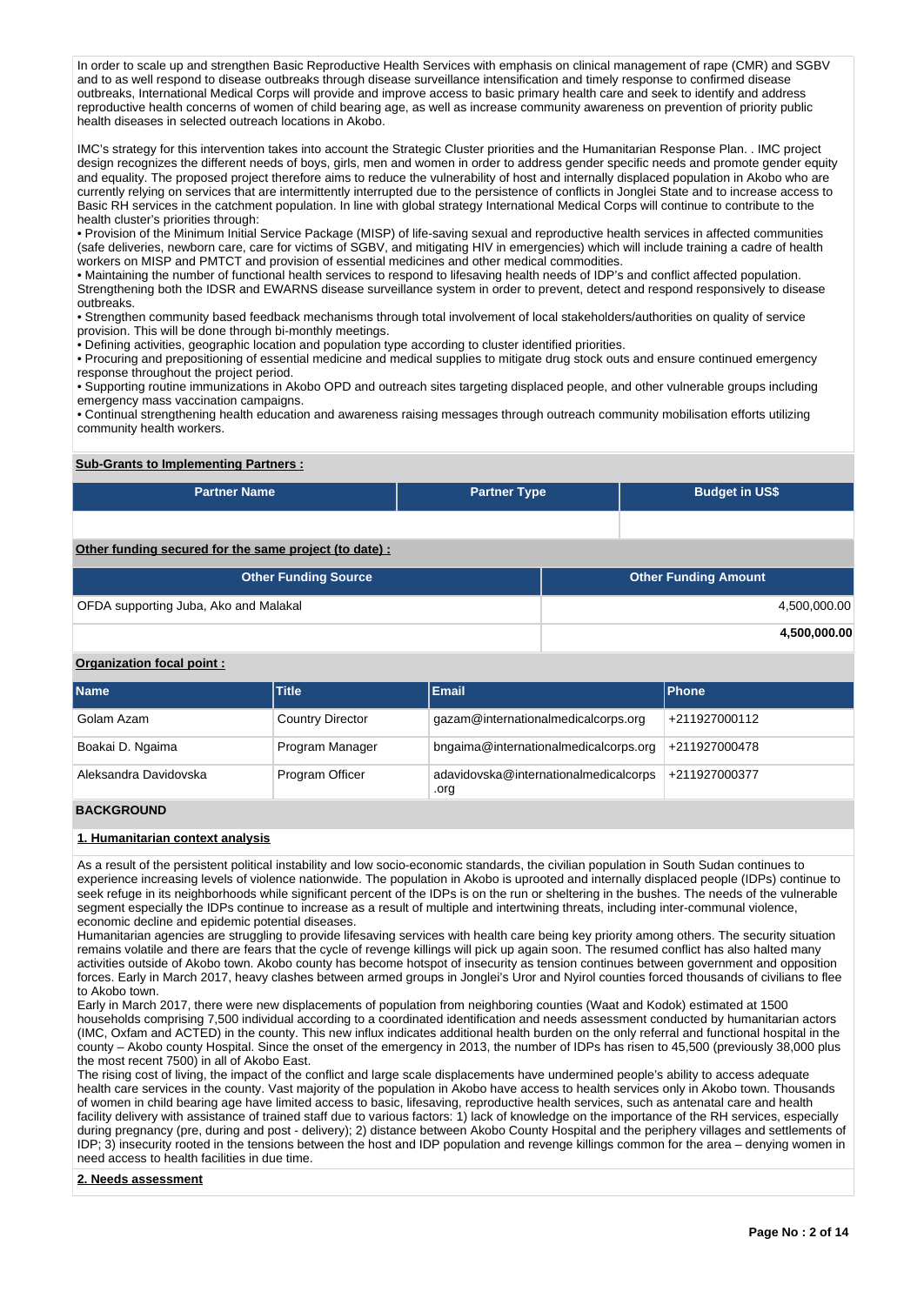IMC is continuously providing comprehensive primary and secondary health services in Akobo over the last 10 years, ensuring need based programming in Akobo hospital and its catchment areas. Through the existing health program monitoring mechanisms, existing needs are timely identified and addressed. Needs addressed within this project are assessed based on the continuous data collection within the hospital facility, Rapid Needs Assessment conducted by IMC program staff in the beginning of July and feedback meetings with the target population. The data collection in the last 6 months in the maternity ward in Akobo shows that the number of ANC+2 visits is 750, the total number of hospital deliveries assisted by skilled birth attendants is 127, while 132 women received PNC services in the last 6 months. The reason for low number of visits and use of the existing RH services in Akobo hospital can be largely contributed the lack of knowledge and awareness on the importance of the RH services, especially during pregnancy (pre, during and post - delivery). The distance between Akobo County Hospital and the periphery villages and settlements of IDP is another factor as well as the insecurity rooted in the tensions between the host and IDP population and revenge killings common for the area – denying women in need access to health facilities in due time.

#### **3. Description Of Beneficiaries**

This project will specifically target women, including pregnant and lactating women (PLW), new-borns, infants and young children, adult males, females, persons with disabilities, minorities and vulnerable groups. Direct beneficiaries will be selected based on their lack of access to or identified gaps in primary and reproductive health services for vulnerable populations. Services will be offered free of charge regardless of socio-economic status, but based on the catchment area of the hospital. The beneficiaries will be targeted based on their vulnerabilities and specific needs related to RH services and outbreak prevention, as Akobo remains prone to disease outbreaks since the collapse of the health system, and the overall population largely unaware of prevention measures and referral system. In the framework of this project, total of 74,436 people will be targeted, out of which 17,842 are women, 20120 are girls, 19,331 are boys and 12142 are men. Based on assessments carried out and hospital maternity unit data, Pregnant women and lactating mothers living in Akobo hospital catchment areas have lack of awareness on the importance of RH care services to their health and the health of their children pre and postpartum, and the awareness regarding essential medical care in case of rape.

#### **4. Grant Request Justification**

International Medical Corps through the SSHF funding in 2017 aims at strengthening RH services with emphasis on clinical management of rape (CMR), to respond to disease outbreaks through disease surveillance intensification and timely response to confirmed epidemic-prone disease outbreaks in Akobo, and replenish Core Pipeline supplies to enable lifesaving interventions and ensure emergency vaccination and outreach activities

Integrated reproductive health care- . Reproductive Health needs in Akobo remain partially addressed by the only functional hospital in Akobo town. Over the last 6 months there were 127 health facility deliveries by skilled birth attendants in Akobo, which compared to the total estimated number of female population in Akobo is a clear indication of the lack of access to basic RH services for women of childbearing age in Akobo periphery. SSHF will serve as cofounding to strengthen the existing RH services funded by OFDA in Akobo hospital by addressing additional lifesaving activities and increasing the outreach towards the targeted vulnerable population, and thus affect the mother/child morbidity and mortality rate in the county. With co-financing from SSHF, International Medical Corps seeks to continue with the integration of reproductive health care into the existing primary health care services. Minimum Initial Service Package (MISP) activities will continue to be implemented and strengthened through the proposed intervention. International Medical Corps will deploy a team of national doctors and midwives to targeted sites to implement MISP. Activities include the following: Skilled birth attendance; distribution of delivery kits to pregnant women and trained birth attendants; continuation where referral system in place of referral system; provision of emergency obstetric and newborn care (EmONC); syndromic treatment of STIs; PMTCT, clinical care for survivors of rape and coordinate closely with sub-cluster and other partners on the ground. Antenatal consultations (ANC) will be provided and pregnant mothers will receive malaria prophylaxis, iron supplementation, and syphilis screening. Women with complications in pregnancy will be identified during the ANC visit and referred to appropriate care. With the SSHF complimentary founding to existing OFDA, the project will be able to reach out to female targeted population in hard to reach areas, providing awareness raising on the importance of basic RH services, thus contributing to reduction of their vulnerability..

Disease surveillance-due to the precarious health situation which exists already within the affected population, monitoring morbidity rates of epidemic prone diseases is a key priority during the project duration. IMC will be prepared to respond to any outbreak, including vaccine preventable diseases such as measles. Trained CHW will be conducting regular outreach and provide awareness on epidemic potential diseases, such as measles, cholera etc., to the population In the catchment areas, monitor probable and suspected outbreaks and report back on regular basis. As a part of this program, International Medical Corps will work alongside the States Ministry of Health representative to ensure health facilities submit EWARN surveillance weekly and monthly reports to the MoH, WHO and IMC Juba. So far, the EWARNS surveillance system is working well in Akobo. Community outreach will be strengthened trough trained CHW that will conduct active disease surveillance activities, active referrals to Akobo hospital and increase the population awareness trough education sessions. Vaccination campaigns will regularly be conducted. Isolation unit will be positioned and functional within Akobo county hospital and medical commodities propositioned for early response to potential outbreak.

#### **5. Complementarity**

The activities under this project will directly complement the OFDA-funded program in Akobo through added support to International Medical Corps run Akobo hospital and build the capacity of health care providers in Repoductive Health department, as well as strengthen and expand the outreach and referral activities. This program will capitalise on already existing resources- office, vehicles, and networks- to ensure the implementation of these additional activities. Beside the health program, IMC currently operates GBV prevention and response program, funded by DFID, which will complement the proposed intervention specifically addressing CMR.

#### **LOGICAL FRAMEWORK**

#### **Overall project objective**

Reduced morbidity and mortality rate of conflict affected population including host and IDPs in Akobo through improving access to reproductive health care services and active disease surveillance, control, awareness and response.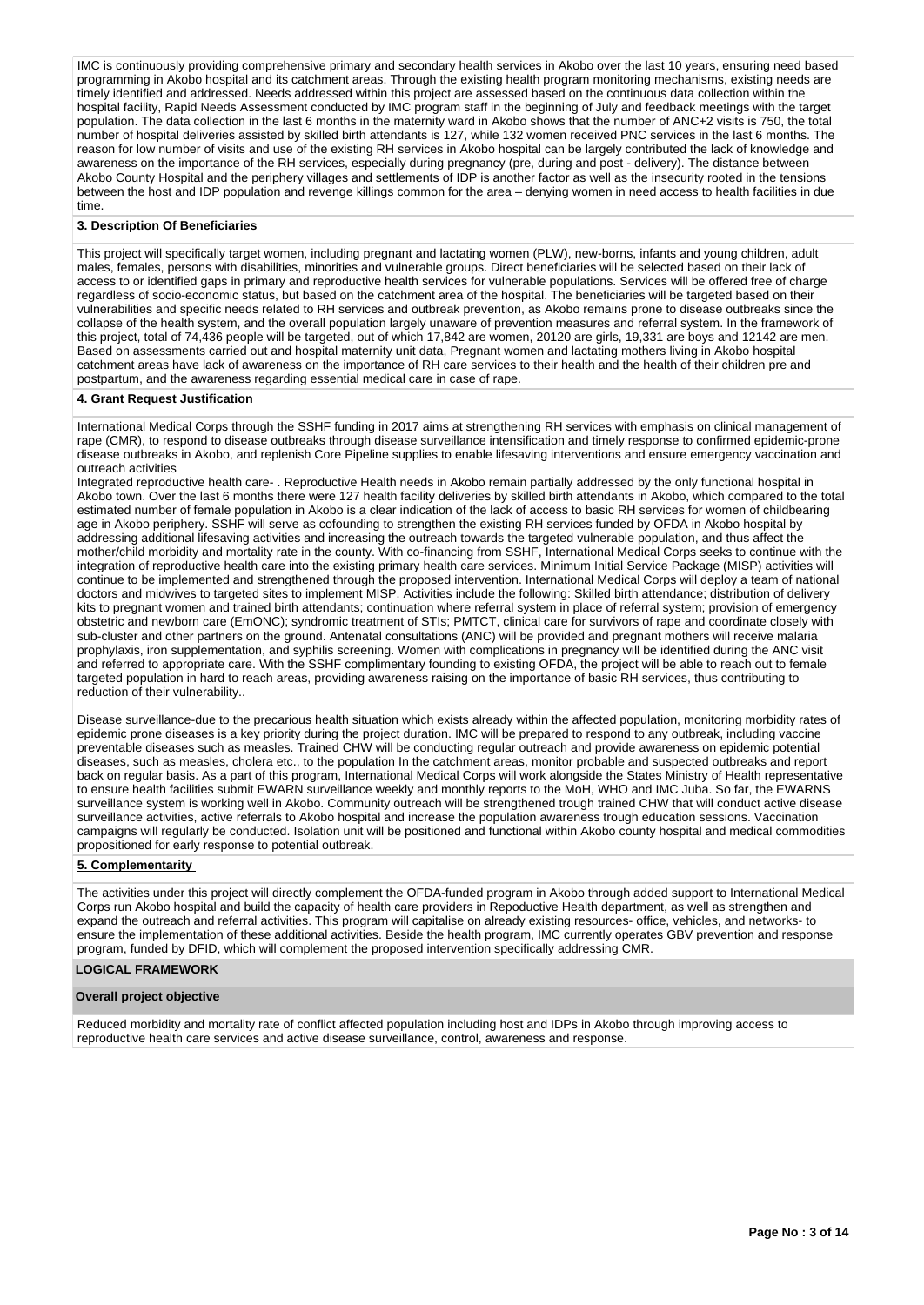| <b>HEALTH</b>                                                                                                                          |                                                                                                                                    |                                 |
|----------------------------------------------------------------------------------------------------------------------------------------|------------------------------------------------------------------------------------------------------------------------------------|---------------------------------|
| <b>Cluster objectives</b>                                                                                                              | <b>Strategic Response Plan (SRP) objectives</b>                                                                                    | <b>Percentage of activities</b> |
| Essential clinical health services are inclusive<br>and implemented with dignity targeting<br>specific needs of vulnerable populations | SO2: Protect the rights and uphold the dignity<br>of the most vulnerable                                                           | 60                              |
| Prevent, detect and respond to epidemic<br>prone disease outbreaks in conflict-affected<br>and vulnerable populations                  | SO1: Save lives and alleviate the suffering of<br>those most in need of assistance and<br>protection                               | 40                              |
|                                                                                                                                        | Contribution to Cluster/Sector Objectives · By implementing basic reproductive healthcare services including maternal new-born and |                                 |

**Contribution to Cluster/Sector Objectives :** By implementing basic reproductive healthcare services, including maternal, new-born and child health care, reinforcing the referral system and CMR services, while conducting active disease surveillance and propositioning supplies for early outbreak response, IMC will immensely contribute to the Cluster objectives by reducing morbidity and mortality in Akobo county.

### **Outcome 1**

Basic Reproductive Health services, including maternal, new-born and child health care are strengthened and available to women of childbearing age and adolescent girls, referral system is reinforced and rape victims have access to CMR and psychological first aid. **Output 1.1**

# **Description**

Basic Reproductive Health Care services including HIV prevention/condom distributions are delivered 24/7 in Akobo Hospital and needs of female population in childbearing age are addressed including survivors of SGBV.

#### **Assumptions & Risks**

Assumptions

Akobo hospital provides services continuously without interruption. Coordination activities ensure smooth and effective service delivery. Security situation remains stable in Akobo.

Funds are adequate to support the activities.

Risks

Insecurity will impede access to Akobo hospital and limit staff and supply movement.

## **Indicators**

|                 |                                                                                                                                                 |                                                                                                                                       |            | <b>End cycle beneficiaries</b> |  |                   |               |  |  |
|-----------------|-------------------------------------------------------------------------------------------------------------------------------------------------|---------------------------------------------------------------------------------------------------------------------------------------|------------|--------------------------------|--|-------------------|---------------|--|--|
| Code            | <b>Cluster</b>                                                                                                                                  | <b>Indicator</b>                                                                                                                      | <b>Men</b> | <b>Women</b>                   |  | <b>Boys Girls</b> | <b>Target</b> |  |  |
| Indicator 1.1.1 | <b>HEALTH</b>                                                                                                                                   | [Frontline services] Number of deliveries attended<br>by skilled birth attendants in conflict-affected and<br>other vulnerable states |            |                                |  |                   | 250           |  |  |
|                 |                                                                                                                                                 | <b>Means of Verification:</b> Maternity ward records; RH summary forms, Postnatal Register                                            |            |                                |  |                   |               |  |  |
| Indicator 1.1.2 | HEALTH                                                                                                                                          | [Frontline services] Number of facilities providing<br><b>BEmONC</b> services                                                         |            |                                |  |                   |               |  |  |
|                 | <b>Means of Verification:</b> Maternity ward records, RH summary forms                                                                          |                                                                                                                                       |            |                                |  |                   |               |  |  |
| Indicator 1.1.3 | HEALTH                                                                                                                                          | [Frontline services] Number of health workers<br>trained on safe deliveries                                                           | 10         | 5                              |  |                   | 15            |  |  |
|                 | <b>Means of Verification:</b> Training Report; Participant Lists                                                                                |                                                                                                                                       |            |                                |  |                   |               |  |  |
| Indicator 1.1.4 | HEALTH                                                                                                                                          | [Frontline services] Number of staffs trained on<br>Clinical Management of Rape (CMR)                                                 | 10         | 5                              |  |                   | 15            |  |  |
|                 | <b>Means of Verification:</b> Training Reports, Participant Lists                                                                               |                                                                                                                                       |            |                                |  |                   |               |  |  |
| Indicator 1.1.5 | HEALTH                                                                                                                                          | Proportion of eligible rape survivors receiving PEP<br>in 72 hours, disaggregated by age                                              |            |                                |  |                   | 100           |  |  |
|                 | <b>Respectively.</b> The set of the contract $\mathbf{P}$ consider $\mathbf{M}$ and $\mathbf{M}$ are considered to the contract of $\mathbf{M}$ |                                                                                                                                       |            |                                |  |                   |               |  |  |

**Means of Verification :** Hospital Reports, Maternity ward records

## **Activities**

#### **Activity 1.1.1**

Integrate priority RH services of the MISP into PHC, and make available antenatal consultations (ANC) for pregnant women and postnatal consultations (PNC) for mothers and new-borns.

#### **Activity 1.1.2**

Conduct in-service training for Registered Midwives incorporating antenatal and post natal care, Emergency Obstetric and Newborn Care, Basic Life Saving Skills, PMTCT and use of Partograph according to the BPHS, clinical training on modern family planning methods including implants and IUDs and FP counselling.

### **Activity 1.1.3**

Ensure comprehensive PMTCT services are available in RH facility with supported referrals through community health workers of the mothers for follow-up on Anti-Retroviral Therapy after delivery.

#### **Activity 1.1.4**

Conduct trainings for Community Health Workers on importance of ANC services, delivery by skilled attendant, PNC, new born care, balanced diet, referral system.

#### **Activity 1.1.5**

Train health staff on CMR, PFA and confidential referral to PSS services.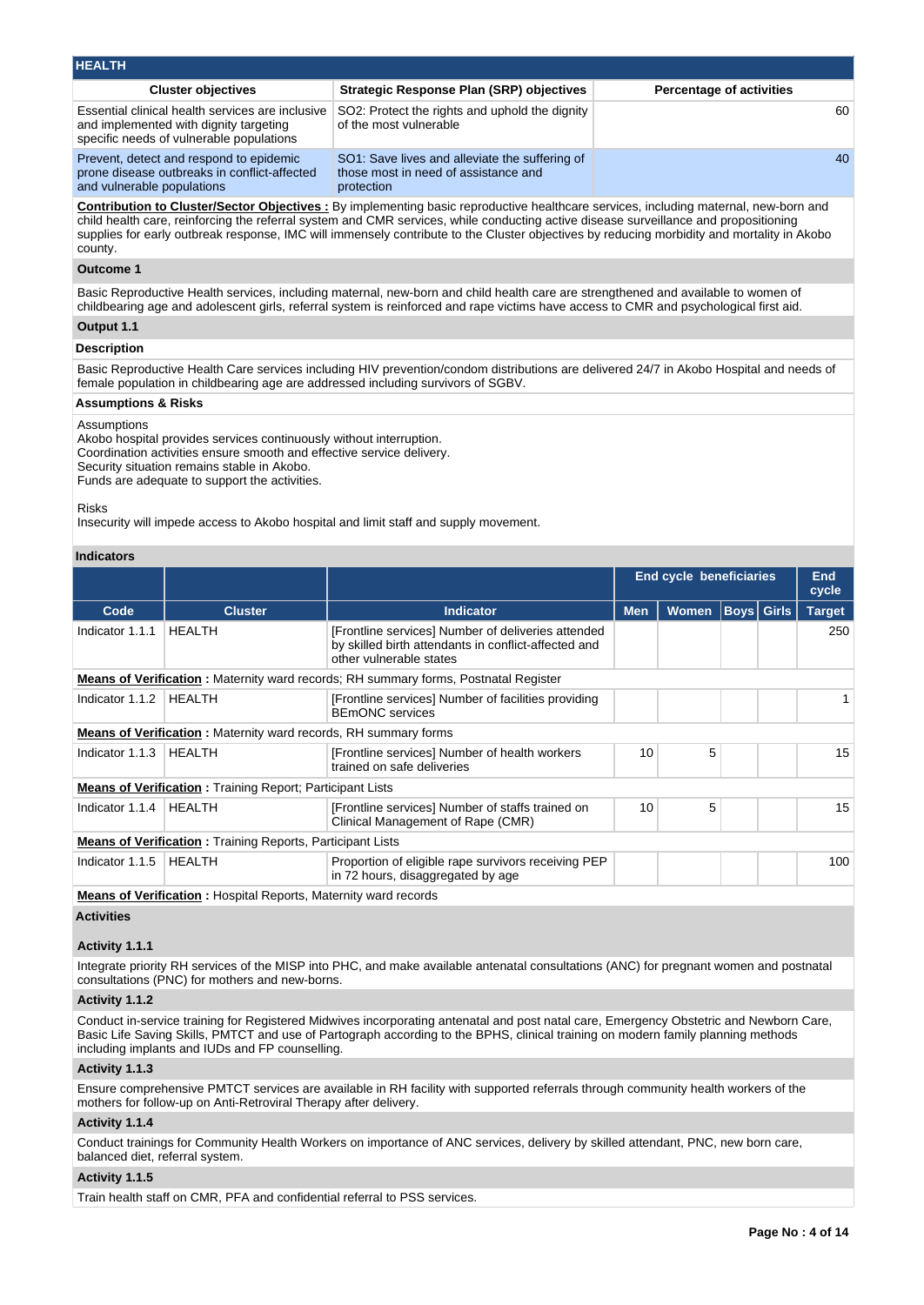### **Activity 1.1.6**

Perform emergency obstetric surgeries in Akobo Hospital

### **Output 1.2**

#### **Description**

RH kits, emergency health kits, essential drugs, medical supplies and required medical equipment are available to enhance provision of lifesaving services in Akobo Hospital.

### **Assumptions & Risks**

## Assumptions

Security is stable and communities accessible

Continued collaboration and coordination with partners to ensure smooth implementation of surveillance activities.

#### Risks

Insecurity would impede access to location, limiting both staff ad supply movement.

#### **Indicators**

|                 |                                                              |                                                                                                       |            | <b>End cycle beneficiaries</b> |                   |            |               |  |  |
|-----------------|--------------------------------------------------------------|-------------------------------------------------------------------------------------------------------|------------|--------------------------------|-------------------|------------|---------------|--|--|
| Code            | <b>Cluster</b>                                               | <b>Indicator</b>                                                                                      | <b>Men</b> | Women                          | <b>Boys</b> Girls |            | <b>Target</b> |  |  |
| Indicator 1.2.1 | <b>HEALTH</b>                                                | [Frontline services] Number of outpatient<br>consultations in conflict and other vulnerable<br>states | 2.816      | 10.530                         | 11,5<br>98        | 12,0<br>72 | 37.016        |  |  |
|                 | <b>Means of Verification:</b> Health facility records,       |                                                                                                       |            |                                |                   |            |               |  |  |
| Indicator 1.2.2 | HEALTH                                                       | Number of health facilities providing SGBV<br>services                                                |            |                                |                   |            |               |  |  |
|                 | Means of Verification · Training Reports: Attendance sheets: |                                                                                                       |            |                                |                   |            |               |  |  |

**<u>ification</u> :** Training Reports; Attendance sheets;

## **Activities**

## **Activity 1.2.1**

Preposition of core pipeline products (RH kits, essential drugs and medical supplies including required medical equipment) to ensure 24/7 provision of lifesaving health care services.

#### **Activity 1.2.2**

Conduct clinical audits to ensure rational prescriptions are in place in line with national and WHO guidelines.

#### **Activity 1.2.3**

Conduct in service training for clinical staff on rational drugs use with key focus on therapeutic indications, dosages and adverse effects.

## **Outcome 2**

Epidemic-prone diseases are detected on time and responded to immediately in Akobo Hospital and its catchment areas.

## **Output 2.1**

## **Description**

Infectious disease prevention and surveillance system functional to enable timely response to disease outbreaks.

#### **Assumptions & Risks**

#### Assumptions

Security situation will remain stable and allow access to targeted populations.

Risks

Insecurity will impede access to location, limiting both staff and supply movement.

#### **Indicators**

|                 |                                                                   |                                                                                                                                |                                            | <b>End cycle beneficiaries</b> |            |            |               |  |
|-----------------|-------------------------------------------------------------------|--------------------------------------------------------------------------------------------------------------------------------|--------------------------------------------|--------------------------------|------------|------------|---------------|--|
| Code            | <b>Cluster</b>                                                    | <b>Indicator</b>                                                                                                               | Boys  Girls <br><b>Women</b><br><b>Men</b> |                                |            |            | <b>Target</b> |  |
| Indicator 2.1.1 | <b>HEALTH</b>                                                     | [Frontline services] Number of CTU/C and ORPs<br>established in outbreak locations                                             |                                            |                                |            |            | 25            |  |
|                 |                                                                   | <b>Means of Verification:</b> Health Facility Report; ISDR, line list of epidemic disease                                      |                                            |                                |            |            |               |  |
| Indicator 2.1.2 | HEALTH                                                            | [Frontline services] Number of children 6 to 59<br>months receiving measles vaccinations in<br>emergency or returnee situation |                                            |                                | 11,5<br>98 | 12,0<br>72 | 23.670        |  |
|                 |                                                                   | <b>Means of Verification:</b> Vaccination Report; Mass Immunisation Campaign Report;                                           |                                            |                                |            |            |               |  |
| Indicator 2.1.3 | HEALTH                                                            | [Frontline services] Number of people reached by<br>health education /promotion                                                | 14,08<br>3                                 | 16,658                         | 10,6<br>97 | 11,1<br>34 | 52,572        |  |
|                 | <b>Means of Verification: Community Outreach Report</b>           |                                                                                                                                |                                            |                                |            |            |               |  |
| Indicator 2.1.4 | HEALTH                                                            | [Frontline services] Number of staff trained on<br>disease surveillance and outbreak response                                  | 21                                         | 19                             |            |            | 40            |  |
|                 | <b>Means of Verification: Training Reports, Attendance sheets</b> |                                                                                                                                |                                            |                                |            |            |               |  |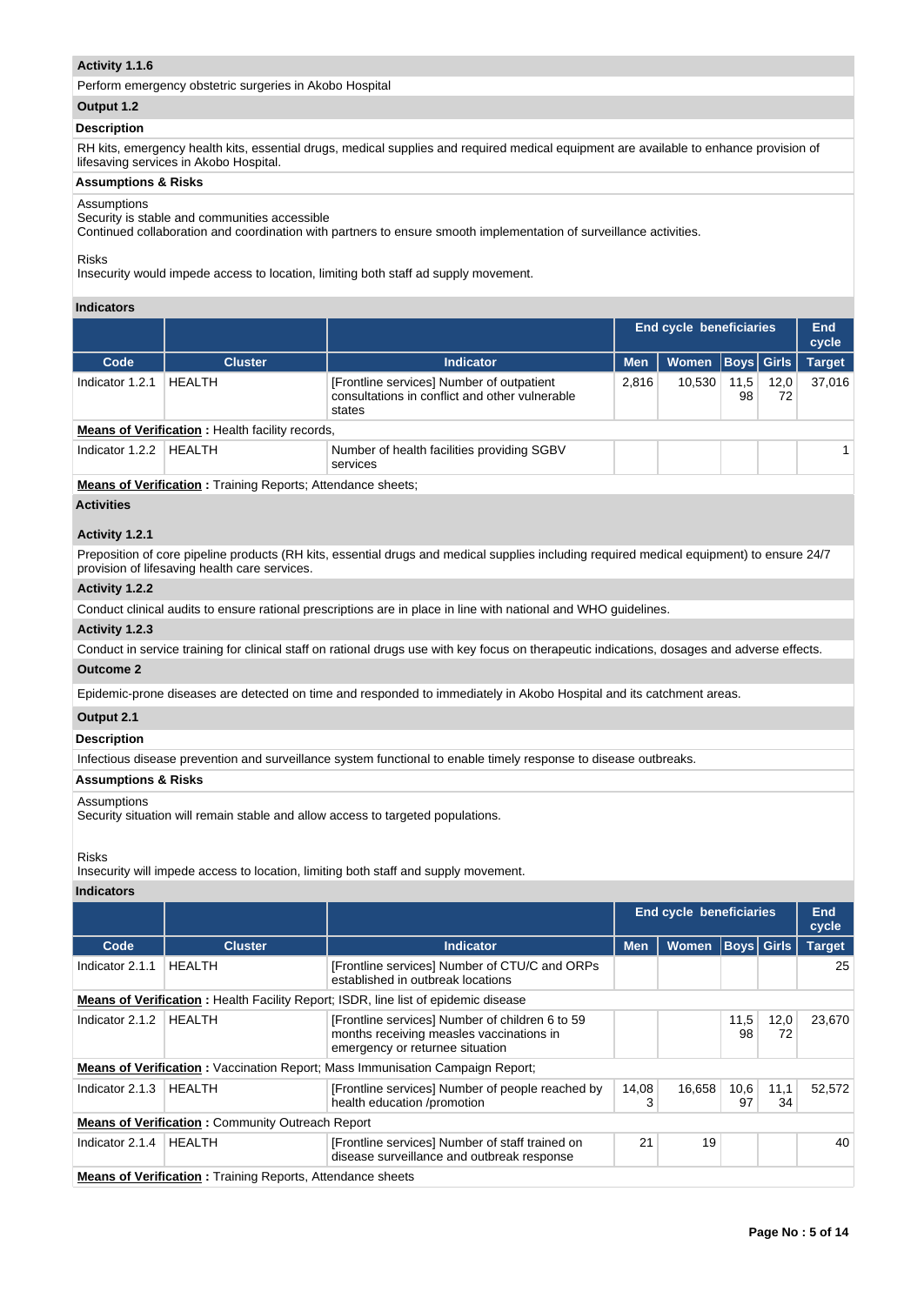| Indicator $2.1.5$ | HEALTH                                                                      | Proportion of specimens for suspected epidemic<br>diseases cases collected in required time frame<br>and transported to the national public health |  |   | 80 |
|-------------------|-----------------------------------------------------------------------------|----------------------------------------------------------------------------------------------------------------------------------------------------|--|---|----|
|                   |                                                                             | laboratory for culture and analysis.<br>Means of Verification : Health facility report; line list of epidemic disease, laboratory records          |  |   |    |
| Indicator 2.1.6   | HEALTH                                                                      | [Frontline services] Number of cholera cases<br>treated in cholera treatment unit/ facility.                                                       |  | 8 | 25 |
|                   | <b>Means of Verification:</b> Cholera line list available, CTU/CTC register |                                                                                                                                                    |  |   |    |

**Activities**

#### **Activity 2.1.1**

Active case finding for epidemic-prone diseases such as cholera through home visits by trained community health workers and refer to ORT points, to the hospital or to the CTU/CTC.

### **Activity 2.1.2**

Establishment of a system for recording disease line list with details including number of admission dis-aggregated by sex, age, location and treatment outcomes.

#### **Activity 2.1.3**

Provide 24/7 referral services in Akobo Hospital ensuring treatment quality is in line with national standards and WHO guidelines.

#### **Activity 2.1.4**

Provide consistent weekly IDSR/EWARN reports to MOH, the health cluster and WHO.

#### **Activity 2.1.5**

Training of staff on epidemic prone disease preventions, detections, and response

**Additional Targets :**

## **M & R**

### **Monitoring & Reporting plan**

International Medical Corps ensures close monitoring of project implementation to identify challenges and arrange contingency measures as appropriate. Hence, there are various approaches at each level that include:

a) Monitoring of overall project goal and objectives: This approach allows International Medical Corps to keep close observation on the trajectory of proposed objectives in terms of its relevant to the reality during the project implementation.

b) Internal project monitoring system: International Medical Corps has developed what is referred to as project monitoring tool (PMT). The PMT is a flexible tool utilized for project management during an emergency. The design of the tool is to support programs by tracking key donor information, human resources, indicators, activities, meetings and procurement of project supplies.

c) Contextual analysis: As the working environment remains extremely challenging as it relates to security, this approach is used to monitoring changes that might emerge in critical assumptions/risks analysis and take appropriate measure that will allow attainment of project objectives.

In addition to the above, work plans, which form part of the monitoring tools, are reviewed on a regular basis and activities which are delayed are highlighted to ensure catch-up or modification. Logistics and procurement activities, which are a timely process in South Sudan, are integrated into the work plan review. IMC-UK staff will gather morbidity and mortality data and report on a weekly basis in accordance with the national HIS reporting formats, as well as conduct disease and nutrition surveillance. Activities are developed in a context of volatile security. Reporting will be supported by the expatriate technical staff that will ensure the following data collection tools are being utilized at the health facility level:

- Weekly primary health consultation reports

- Weekly reproductive health reports

- Weekly health promotion reports

- Weekly epidemiological surveillance reports

On a monthly basis, monthly HIS reports will be collected at the health facility level and analysed. This information will be sent to IMC Juba, MoH and WHO. Evaluation plans –due to the short timeframe for the intervention a lessons learnt exercise will be conducted by the technical team to inform future programming and analyse the impact of the emergency intervention. This will focus on:

1. Assess the progress towards the expected results as outlined in the project proposals

2. Assess the strengths and weakness of the project through focus group discussion and interviews

3. Identify and document recommendations to influence future programmes

The impact of the SSHF intervention and lessons learnt findings will influence on-going activities planned.

## **Workplan**

| <b>Activitydescription</b>                                                                                                                                                                                                                                                                                                                                                                                                                                                     | Year | и  |          |  |  | 8 |   | 9   10   11   12 |    |    |
|--------------------------------------------------------------------------------------------------------------------------------------------------------------------------------------------------------------------------------------------------------------------------------------------------------------------------------------------------------------------------------------------------------------------------------------------------------------------------------|------|----|----------|--|--|---|---|------------------|----|----|
| Activity 1.1.1: Integrate priority RH services of the MISP into PHC, and make<br>available antenatal consultations (ANC) for pregnant women and postnatal<br>consultations (PNC) for mothers and new-borns.<br>Activity 1.1.2: Conduct in-service training for Registered Midwives incorporating<br>Saving Skills, PMTCT and use of Partograph according to the BPHS, clinical<br>counselling.<br>with supported referrals through community health workers of the mothers for | 2017 |    |          |  |  |   | X | X                | X. | X. |
|                                                                                                                                                                                                                                                                                                                                                                                                                                                                                | 2018 | X. | <b>X</b> |  |  |   |   |                  |    |    |
| antenatal and post natal care, Emergency Obstetric and Newborn Care, Basic Life<br>training on modern family planning methods including implants and IUDs and FP<br>Activity 1.1.3: Ensure comprehensive PMTCT services are available in RH facility<br>follow-up on Anti-Retroviral Therapy after delivery.                                                                                                                                                                   | 2017 |    |          |  |  |   | X | X                | X  |    |
|                                                                                                                                                                                                                                                                                                                                                                                                                                                                                | 2018 | X. | ΙX       |  |  |   |   |                  |    |    |
|                                                                                                                                                                                                                                                                                                                                                                                                                                                                                | 2017 |    |          |  |  |   | X | X                | X  |    |
|                                                                                                                                                                                                                                                                                                                                                                                                                                                                                | 2018 | X. | X        |  |  |   |   |                  |    |    |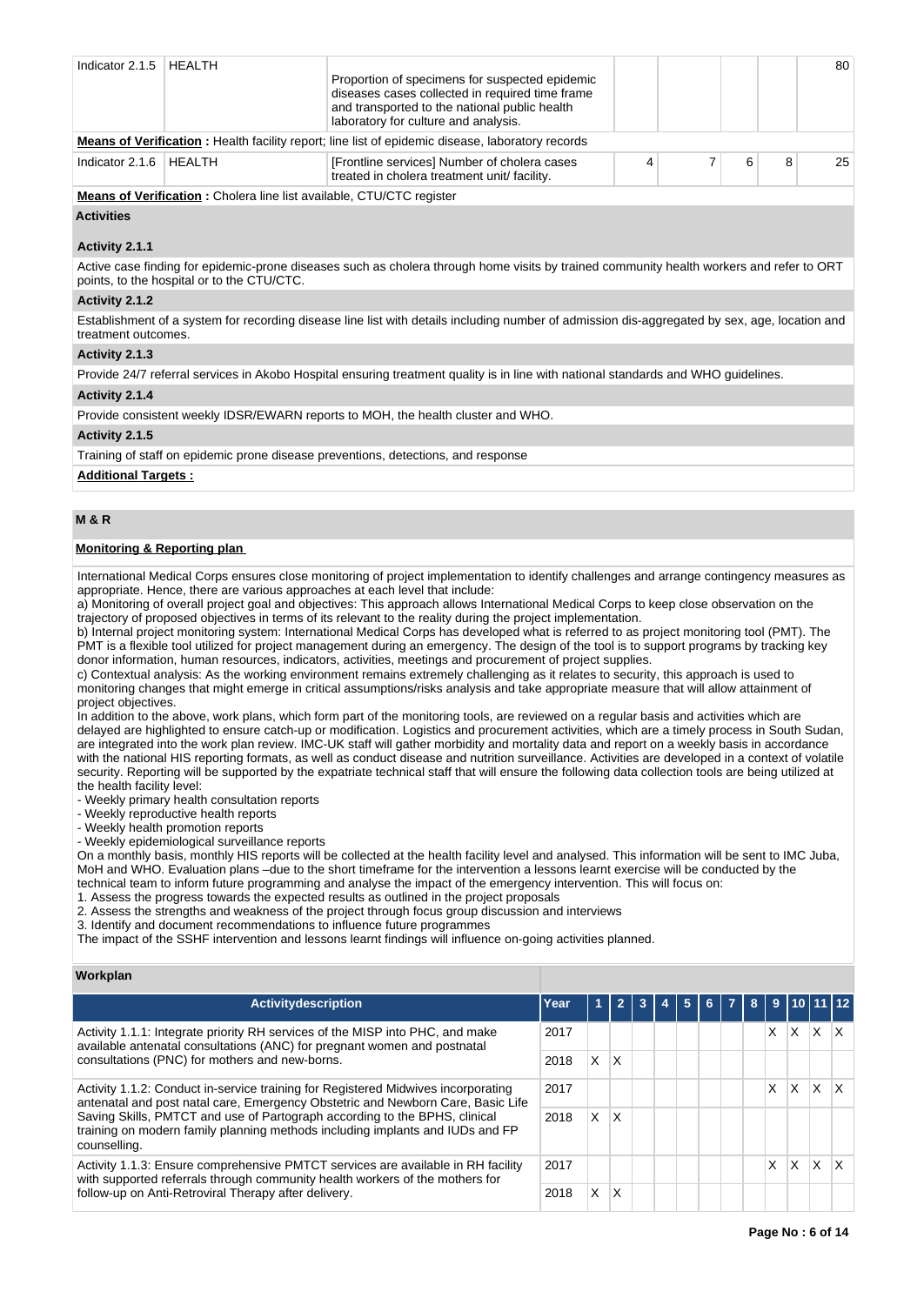| Activity 1.1.4: Conduct trainings for Community Health Workers on importance of<br>ANC services, delivery by skilled attendant, PNC, new born care, balanced diet,                                        | 2017 |          |              |  |              | X            |              |              |
|-----------------------------------------------------------------------------------------------------------------------------------------------------------------------------------------------------------|------|----------|--------------|--|--------------|--------------|--------------|--------------|
| referral system.                                                                                                                                                                                          | 2018 |          |              |  |              |              |              |              |
| Activity 1.1.5: Train health staff on CMR, PFA and confidential referral to PSS<br>services.                                                                                                              | 2017 |          |              |  |              | X            |              |              |
|                                                                                                                                                                                                           | 2018 |          |              |  |              |              |              |              |
| Activity 1.1.6: Perform emergency obstetric surgeries in Akobo Hospital                                                                                                                                   | 2017 |          |              |  | $\mathsf{x}$ |              | $X \times X$ |              |
|                                                                                                                                                                                                           | 2018 |          | $X \mid X$   |  |              |              |              |              |
| Activity 1.2.1: Preposition of core pipeline products (RH kits, essential drugs and<br>medical supplies including required medical equipment) to ensure 24/7 provision of                                 | 2017 |          |              |  | X            | $\mathsf{X}$ |              |              |
| lifesaving health care services.                                                                                                                                                                          | 2018 |          |              |  |              |              |              |              |
| Activity 1.2.2: Conduct clinical audits to ensure rational prescriptions are in place in<br>line with national and WHO guidelines.                                                                        | 2017 |          |              |  | X            | ΙX.          | $\mathsf{X}$ | $\mathsf{X}$ |
|                                                                                                                                                                                                           | 2018 | X        | $\mathsf{X}$ |  |              |              |              |              |
| Activity 1.2.3: Conduct in service training for clinical staff on rational drugs use with<br>key focus on therapeutic indications, dosages and adverse effects.                                           | 2017 |          |              |  | X            | $\mathsf{X}$ |              |              |
|                                                                                                                                                                                                           | 2018 |          |              |  |              |              |              |              |
| Activity 2.1.1: Active case finding for epidemic-prone diseases such as cholera<br>through home visits by trained community health workers and refer to ORT points,<br>to the hospital or to the CTU/CTC. | 2017 |          |              |  | $\times$     | ΙX.          | $X$ $X$      |              |
|                                                                                                                                                                                                           | 2018 | X        | $\mathsf{X}$ |  |              |              |              |              |
| Activity 2.1.2: Establishment of a system for recording disease line list with details<br>including number of admission dis-aggregated by sex, age, location and treatment                                | 2017 |          |              |  |              |              |              |              |
| outcomes.                                                                                                                                                                                                 | 2018 |          |              |  |              |              |              |              |
| Activity 2.1.3: Provide 24/7 referral services in Akobo Hospital ensuring treatment<br>quality is in line with national standards and WHO guidelines.                                                     | 2017 |          |              |  | X            |              | $x \times x$ |              |
|                                                                                                                                                                                                           | 2018 |          | $X \mid X$   |  |              |              |              |              |
| Activity 2.1.4: Provide consistent weekly IDSR/EWARN reports to MOH, the health<br>cluster and WHO.                                                                                                       | 2017 |          |              |  | X            | Ιx.          | $x \times$   |              |
|                                                                                                                                                                                                           | 2018 | $\times$ | $\mathsf{X}$ |  |              |              |              |              |
| Activity 2.1.5: Training of staff on epidemic prone disease preventions, detections,<br>and response                                                                                                      | 2017 |          |              |  |              | X            |              |              |
|                                                                                                                                                                                                           | 2018 |          |              |  |              |              |              |              |

## **OTHER INFO**

#### **Accountability to Affected Populations**

IMC commits to using its expertise and resources in delivering programs that are requested and required by communities in need. Feedback and accountability mechanisms are in place in Akobo and International Medical Corps will solicits feedback from the targeted community through a variety of channels and methods, including the local authorities (County Commissioner, County Health Director and community leaders), Community Health Workers (CHWs) and the beneficiaries during the implementation.

From experience learnt in other sites in South Sudan, International Medical Corps beliefs that constructive community engagement, listening to the concerns and issues raised by stakeholders and working closely with the community to resolve their concerns are cardinal to quality project outcomes. Hence, International Medical Corps will attend regular meetings with the community leaders to solicit their observations and feedback to ensure appropriate measures are put into place in addressing these concerns. Additional feedback and complaint mechanism will be established in the Akobo County Hospital. Regular quarterly FGDs to assess client satisfaction will be held with the targeted female population to ensure the services provided are according to their specific needs, assess progress, achievements and identify gaps. The findings of the feedback mechanisms will be used to modify approaches and overall program implementation. This will enhance accountability and improve the efficiency, effectiveness and the quality of services offered.

In addition, International Medical Corps project managers will regularly make trip to the field site, hold meetings with health facility staff and stakeholders of the project to gain an understanding on the overall progress, challenges and changes that might influence the overall goal and objectives of the project. As a global humanitarian organisation, International Medical Corps also requires its entire staff to read and sign off on the Code of Conduct, aimed at protecting beneficiary populations and improving accountability in program implementation.

#### **Implementation Plan**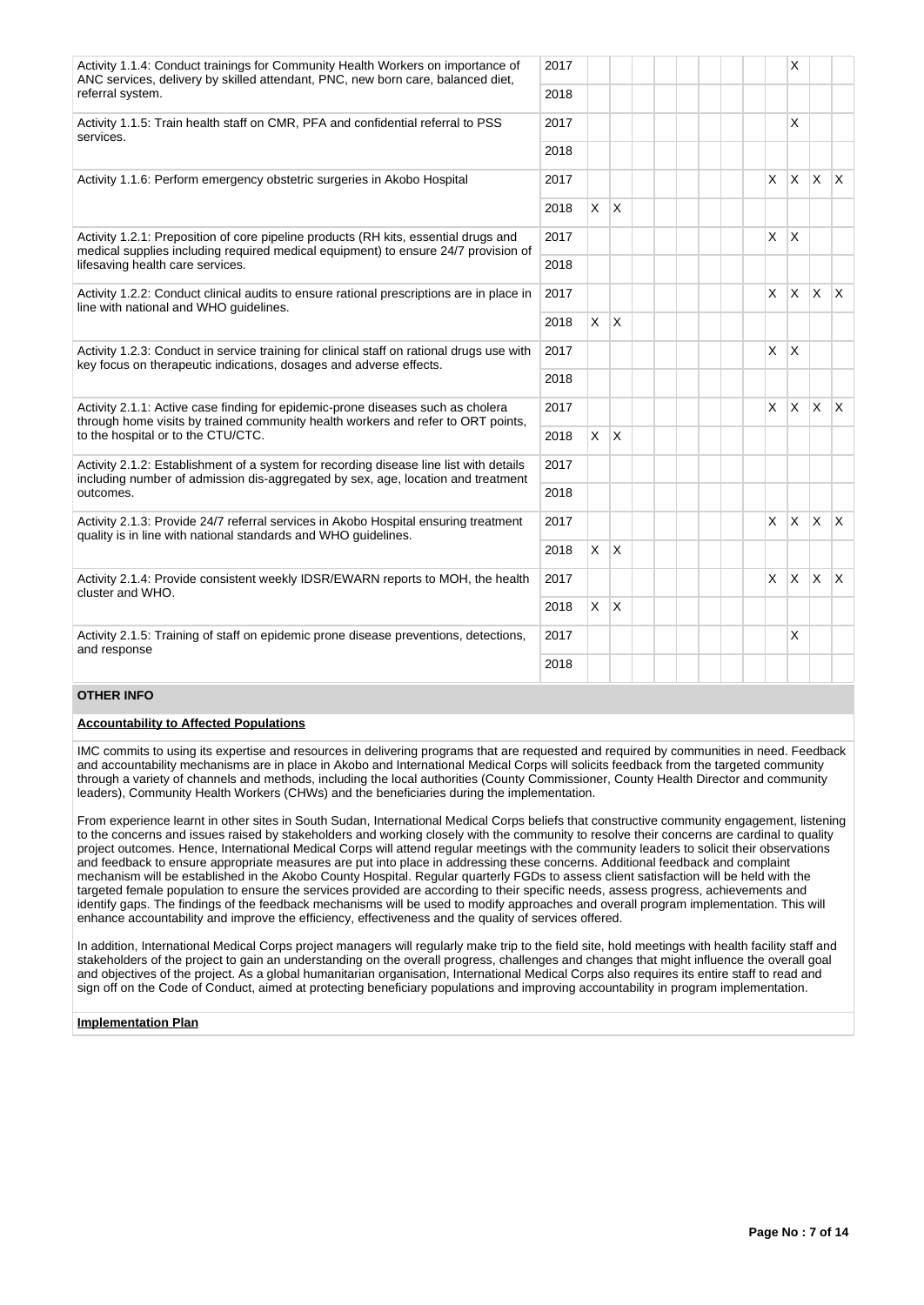The proposed activities are part of current and ongoing programs implemented by International Medical Corps. IMC expatriate field staffs are responsible for ensuring close monitoring of program implementation and completion of activities, identifying challenges and arranging contingency measures as appropriate. Monitoring the implementation of the project is done by the Program Manager on daily basis. S/he ensures that the project work plan, monthly activities and targets set by the Program Department are followed.

All health activities and trainings will be overseen by the Medical Coordinator at each site and Nurse Midwifes (for PMTCT and CMR). Pre and post tests will be conducted, and results shared with SSHF in the reporting. Monitoring and Evaluation officer and Medical director who are both based in Juba will do regular data quality check and field supervision to make sure that activities are implemented as planned.

Supervision visits: Members of the Senior Management Team conducts monitoring and supervision visits to Akobo on regular basis to ensure the project is implemented according to donor-agreed work plans and targets. These visits also provide an opportunity to hold discussions with the local stakeholders on the improvement of services, to meet with the local community to ensure good collaboration and participation, and access beneficiary satisfaction of the project implementation.

#### **Coordination with other Organizations in project area**

| Name of the organization                 | Areas/activities of collaboration and rationale                              |
|------------------------------------------|------------------------------------------------------------------------------|
| <b>ACTED</b>                             | Livelihood and food security                                                 |
| <b>ICRC</b>                              | Protection-family reunification and response to armed conflict<br>casualties |
| Nile                                     | Education, protection, WASH                                                  |
| Oxfam                                    | Food security and livelihood; General distribution                           |
| <b>INTERSOS</b>                          | PROtection and GBV                                                           |
| Save the Children                        | Protection-family reunification; livelihood and ICCM                         |
| <b>Environment Marker Of The Project</b> |                                                                              |

#### **Gender Marker Of The Project**

2a-The project is designed to contribute significantly to gender equality

#### **Justify Chosen Gender Marker Code**

The project is designed with integrated gender approach in all phases of the project cycle. Gender, age and diversity mainstreaming techniques will ensure that proposed activities address the specific needs and concerns of gender and age groups during implementation and monitoring of the project. Relevant gender and age groups will adequately participate in the design, implementation and evaluation of the action. The project will work to ensure that women/girls and men/boys will benefit equally from the intervention and will advance gender equality through mainstreaming the IASC Gender Marker.

#### **Protection Mainstreaming**

The vulnerability of the affected population in Akobo cannot be overly emphasized especially following the 2013 incursion that brought split and marginalization on tribal lines. As a result of the complex humanitarian needs posed by the prolong conflict in South Sudan, the targeted population continues to be further exposed to prolong suffering.

IMC works closely with all partners to ensure that all projects mainstream protection principles such as do no harm. Every effort is made to ensure the safety and security of IMC beneficiaries. IMC adheres to the principles of "good programming" and promotes meaningful access, safety and dignity in humanitarian assistance, taking steps to avoid or minimize any adverse effects of project interventions and reduce risks, in particular the risk of exposing people to increased danger or abuse of their rights. IMC ensures that people in need can access our services and humanitarian assistance according to the need only and without adverse discrimination, with attention to their vulnerabilities and respect of their rights.

Violence prevention-IMC has clearly marked ''No weapons arm is allowed'' at the entrances of its facilities in Akobo. This helps to prevent military presence in service provision site thereby preventing any incident during normal project activities. In the Akobo Hospital also, it is clearly written that '' services are free of charge''. The population is acknowledged of the fact that services provided by International Medical Corps will remain free of charge without any preconditions attached.

As a global partner in protection programming, International Medical Corps understands the impact of conflict on vulnerable populations, especially women and children, and strongly incorporates protection principles into programming. Prevention of Sexual Exploitation and Abuse training is completed for all staff on a regular basis at the country and field levels. All staff are required to read, acknowledge, and sign the International Medical Corps Code of Conduct as well as PSEA policy. IEC regarding PSEA is posted at offices and staff houses, and computers and phones are available at the office to allow staff to report allegations of misconduct.

Impartiality-IMC is a non-political, non-denominational organization that provides medical assistance to those in need. In situations of ethnic or inter-tribal violence, it is especially important to maintain this principle of neutrality. IMC strongly support the establishment of selfprotection capacities of individuals and communities by integrating community protection activities into all sectors of programming. IMC further ensures that access to services is available to all persons without discrimination or barriers and uses CHWs to disseminate protection education at households' level.

IMC's commitment for protecting vulnerable groups such as people with disabilities is reflected in its code of conduct which is mandatory to be signed by all staff as part of the contractual agreement. The code of conduct allows staffs to consider how their actions and behavior impact on the lives of people with disabilities and their families. Thus, IMC code of conduct ensures the following:

• Staff engagement strategies consider the individual and complex needs of people with disabilities

• The principles of universal access and inclusion for people with disabilities are considered in the physical environments.

**Country Specific Information**

**Safety and Security**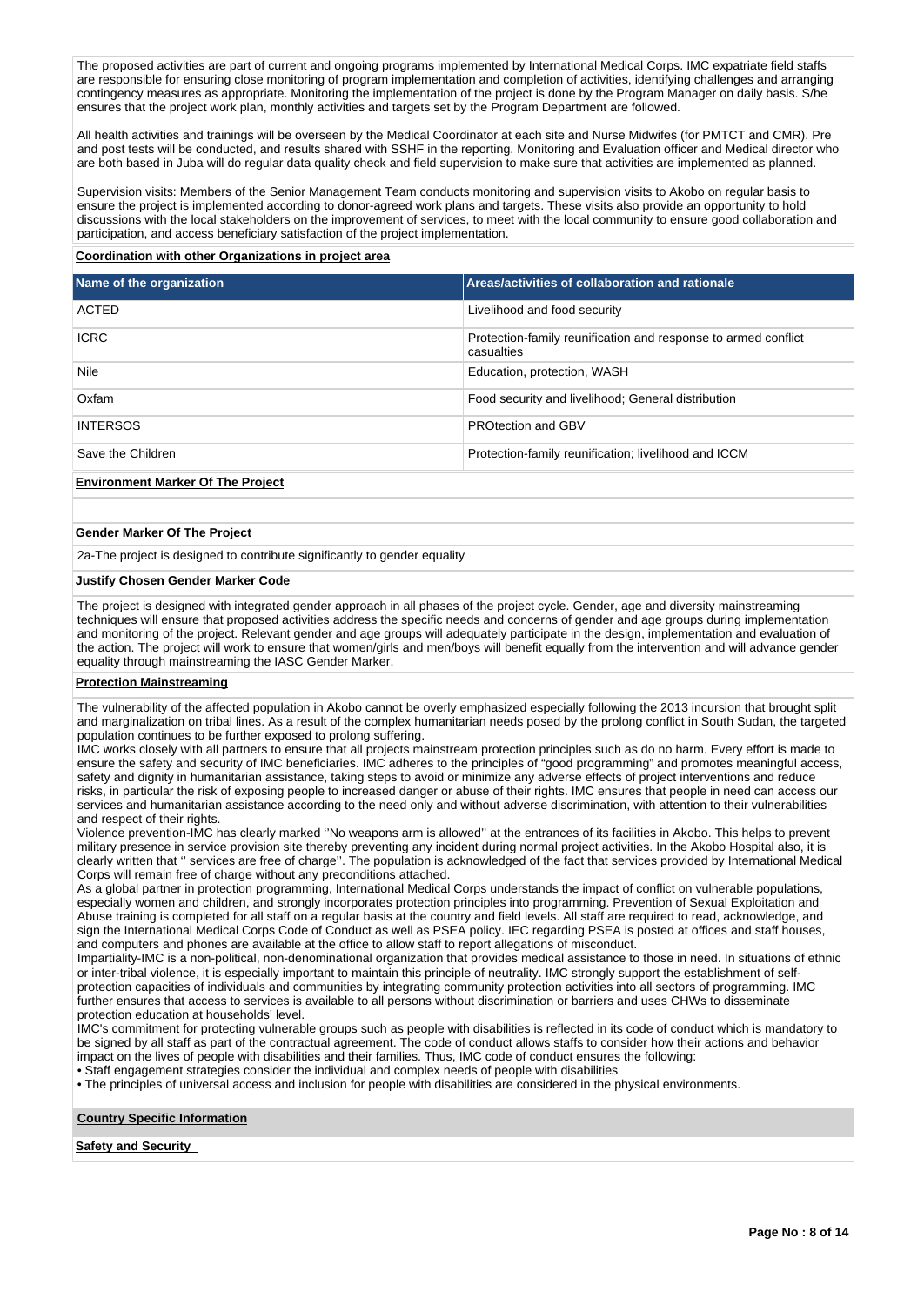As opposition controlled area, the main concern in Akobo and its environs is the prevailing security situation. Akobo and surrounding villages still remain challenging areas for humanitarian operations.

Early in April 2017, fighting erupted in Akobo west between government and opposition forces resulting into large scale displacements of civilian population in Akobo town that created burden on the only functional hospital run by International Medical Corps in the county. In the same month of April, youths from Akobo town organised themselves and carried out cattle raiding in Murle (a local tribe) IDP camp resulting in unknown number of casualties. Some of these patients could not easily access the Akobo Hospital due to personal insecurity. In addition to the above, inter-communion violence/revenge killings continue to escalate in the area among inhabitants. With the presence of the rainy season, attacks are expected to be minimized as road travels become extremely challenging.

In order to further mitigate security risks, International Medical Corps will keep in close coordination with other humanitarian actors on ground as well as local authorities to ensure safety of deployed staff. All staff deployed to the site will receive a security briefing and will be monitored by the International Medical Corps Country Security Manager based in Juba, who will keep in regular communication. Likewise, standard operating procedures (SOPs) including risk analyses and contingency plans are in place for all sites.

Risks posed to the environment will be mitigated trough proper Management of Hazardous materials and solid waste by IMC in Akobo county Hospital. Medical waste from Akobo county hospital, that includes sharps, non-sharps, blood, body parts, chemicals, pharmaceuticals, medical devices and radioactive materials are being disposed in a manner that prevents harm to the population and to the environment.

### **Access**

Physical access to the proposed site is not a challenge, as International Medical Corps has maintained a presence for the past 10 years in Akobo. However, mobile activities in the peripheral remain extremely difficult particularly during the rainy season as a result of bad road networks. In order to prevent stock out of essential items including drugs and medical supplies, International Medical Corps will ensure prepositioning of adequate project supplies during the dry season to ensure continuity of proposed project activities.

In the likely event of serious insecurity threat in the region that might require evacuation of essential staff including expatriates and relocatable staff, International Medical Corps has established a contingency plan that ensures provision of minimal lifesaving services by locally recruited staff. The activities of the skeleton team during evacuation will mainly focus on the following:

- Antenatal care
- Health facility based deliveries
- Postnatal care
- Disease surveillance
- Provision of outpatient consultations for medical emergency cases and
- Measles vaccination in the Akobo Hospital

## **BUDGET**

| Code | <b>Budget Line Description</b>                                                                                                                                                                                                                                                                                                                                                                                                                                                                                                                   |   | D / S Quantity Unit | cost                    | <b>Duration</b><br>Recurran charged<br><b>ce</b> | $\frac{9}{6}$<br>to CHF | <b>Total Cost</b> |
|------|--------------------------------------------------------------------------------------------------------------------------------------------------------------------------------------------------------------------------------------------------------------------------------------------------------------------------------------------------------------------------------------------------------------------------------------------------------------------------------------------------------------------------------------------------|---|---------------------|-------------------------|--------------------------------------------------|-------------------------|-------------------|
|      | 1. Staff and Other Personnel Costs                                                                                                                                                                                                                                                                                                                                                                                                                                                                                                               |   |                     |                         |                                                  |                         |                   |
| 1.1  | <b>Medical Coordinator-Akobo</b>                                                                                                                                                                                                                                                                                                                                                                                                                                                                                                                 | D |                     | $0 \mid 13,04$<br>9.00  | 6                                                | 25.00                   | 0.00              |
|      | Responsible for the overall management of the project activities. In addition to this, s/he will be required to monitor and manage<br>health activities in co-ordination with other health actors. The Emergency Doctor will take responsibility in the treatment and<br>referral of suspected or confirmed communicable diseases according to national protocols, and inform the Medical Director as<br>necessary. The Medical coordinator will be working in Akobo exclusively; therefore no other funding is available to share the<br>costs. |   |                     |                         |                                                  |                         |                   |
| 1.2  | Program Manager                                                                                                                                                                                                                                                                                                                                                                                                                                                                                                                                  | D |                     | $1 \mid 12,70$<br>8.00  | 5                                                | 1.00                    | 635.40            |
|      | S/he will coordinate operational activities of SSHF funded programs, and directly line manages field site operations. This person<br>also is responsible ensuring timely program delivery                                                                                                                                                                                                                                                                                                                                                        |   |                     |                         |                                                  |                         |                   |
| 1.3  | <b>Country Director</b>                                                                                                                                                                                                                                                                                                                                                                                                                                                                                                                          | S |                     | $1 \ 21,49$<br>4.00     | 5                                                | 1.00                    | 1,074.70          |
|      | The Country Director will have overall control and management of the program. S/he will be involved in the coordination and<br>provide guidance in program policy issues. S/he will oversee the program implementation as per the proposal; s/he will be<br>reviewing all reports before submission to the donors. S/he will partially work under this project                                                                                                                                                                                   |   |                     |                         |                                                  |                         |                   |
| 1.4  | <b>Medical Director</b>                                                                                                                                                                                                                                                                                                                                                                                                                                                                                                                          | D |                     | $1 \mid 12,84$<br>0.00  | 5                                                | 1.00                    | 642.00            |
|      | S/he will be responsible for managing all the health activities of the program, liaise with other agencies involved in medical<br>programs and will make sure activities are carried within budgets and implementation time frame. S/he will ensure all medicines<br>and medical supplies purchased for the program meet the MoH allowed lists, liaise with the MoH to ensure implementation of the<br>programs are within MoH guidelines. S/he will partially work under this project                                                           |   |                     |                         |                                                  |                         |                   |
| 1.5  | Program Director                                                                                                                                                                                                                                                                                                                                                                                                                                                                                                                                 | S |                     | 1 12,84<br>2.00         | 5                                                | 1.00                    | 642.10            |
|      | /he is responsible for the overall oversight of the projects and ensuring that donor requirements are met. S/he will review program<br>reports, program workplans, liaise with the donor and overseen the program manager to ensure sound implementation and<br>completion of activities.                                                                                                                                                                                                                                                        |   |                     |                         |                                                  |                         |                   |
| 1.6  | Program officer                                                                                                                                                                                                                                                                                                                                                                                                                                                                                                                                  | S |                     | $1 \quad 11,46$<br>6.00 | 5                                                | 1.00                    | 573.30            |
|      | S/He Will be responsible for editing and compilation of program reports reports. She                                                                                                                                                                                                                                                                                                                                                                                                                                                             |   |                     |                         |                                                  |                         |                   |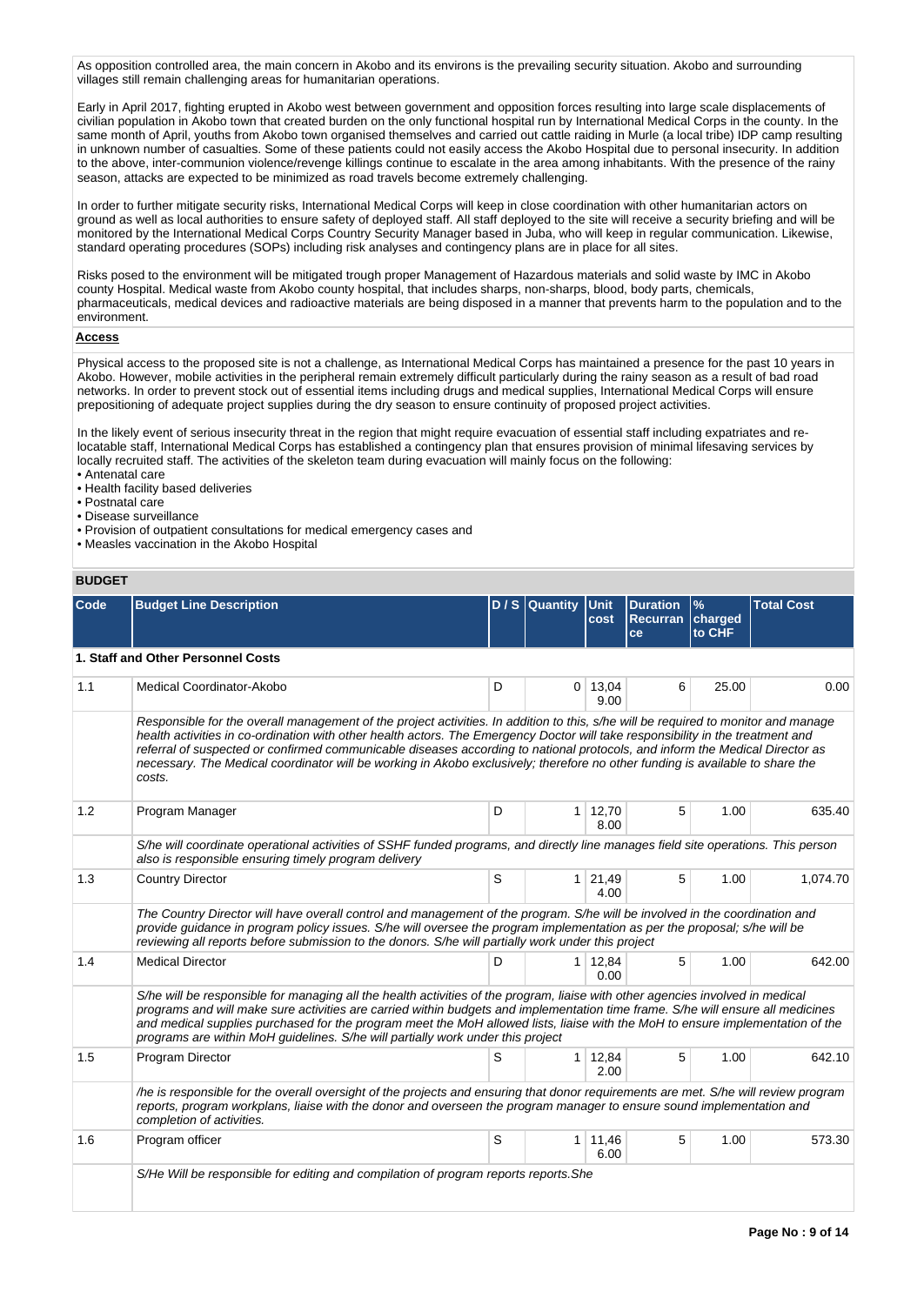| 1.7  | <b>Finance Director</b>                                                                                                                                                                                                                                                                                                                                                                                                                                                                                                                                                                                                                                | S |                | 1 17,94<br>5.00         | 5 | 1.00   | 897.25    |
|------|--------------------------------------------------------------------------------------------------------------------------------------------------------------------------------------------------------------------------------------------------------------------------------------------------------------------------------------------------------------------------------------------------------------------------------------------------------------------------------------------------------------------------------------------------------------------------------------------------------------------------------------------------------|---|----------------|-------------------------|---|--------|-----------|
|      | S/he will be primarily responsible for the donor and HQ Financial and administrative reporting. S/he will be formulating new<br>budgets and ensuring adequate cash is available in the field sites. S/he will also ensure all the donor requirements and IMC<br>internal regulations are met and adhered to in all the field sites. S/he will also be the administration focal point ensuring all the<br>local laws are adhered to in all IMC operating projects. S/he will partially work under this project.                                                                                                                                         |   |                |                         |   |        |           |
| 1.8  | Finance Manager                                                                                                                                                                                                                                                                                                                                                                                                                                                                                                                                                                                                                                        | S |                | $1 \quad 12,54$<br>7.00 | 5 | 1.00   | 627.35    |
|      | S/he will be primarily responsible for the accounting and reports and HQ financial and administrative reporting. Support finance<br>field officers IMC operating projects. S/he will partially work under this project.                                                                                                                                                                                                                                                                                                                                                                                                                                |   |                |                         |   |        |           |
| 1.9  | Senior Logisitics Manager                                                                                                                                                                                                                                                                                                                                                                                                                                                                                                                                                                                                                              | S | 1 <sup>1</sup> | 11,64<br>6.00           | 5 | 1.00   | 582.30    |
|      | The logistic manager will be directly reporting to the Logistics Coordinator and will assist in the overall management and<br>coordination of the logistics department and supportive systems. S/he will partially work under this project.                                                                                                                                                                                                                                                                                                                                                                                                            |   |                |                         |   |        |           |
| 1.10 | Logisitics Coordinator                                                                                                                                                                                                                                                                                                                                                                                                                                                                                                                                                                                                                                 | S |                | $1 \mid 13,31$<br>2.00  | 5 | 1.00   | 665.60    |
|      | S/he will be responsible for providing direction to the logistic team in accordance with project objectives and the proposal. S/he<br>will provide support for project procurement, asset/inventory and report writing and liaising with the site manager to ensure lead<br>time between purchasing and delivery of supplies and other is kept minimal and determined beforehand. S/he will partially work<br>under this project.                                                                                                                                                                                                                      |   |                |                         |   |        |           |
| 1.11 | <b>Security Manager</b>                                                                                                                                                                                                                                                                                                                                                                                                                                                                                                                                                                                                                                | S |                | $1 \mid 15,05$<br>8.00  | 5 | 1.00   | 752.90    |
|      | S/he will be responsible for monitoring security situation in country, review security and evacuation protocols on the basis of<br>current information and ensure adherence to the security plans of all staff. Security training will be provided to staff (both<br>Expatriates and National Staff) to enable them to responsibly and safely implement IMC programs in tenuous operational<br>environments. IMC now routinely includes costs for expatriate staff security training in the budgets for programs in insecure<br>countries and also extends this training to national staff when feasible. S/he will partially work under this project. |   |                |                         |   |        |           |
| 1.12 | Compliance Manager                                                                                                                                                                                                                                                                                                                                                                                                                                                                                                                                                                                                                                     | S |                | $1 \mid 11,47$<br>8.00  | 5 | 1.00   | 573.90    |
|      | He/She will be responsible for ensuring compliance with donor/IMC regulations and South Sudan las                                                                                                                                                                                                                                                                                                                                                                                                                                                                                                                                                      |   |                |                         |   |        |           |
| 1.13 | Akobo national staff salaries                                                                                                                                                                                                                                                                                                                                                                                                                                                                                                                                                                                                                          | D |                | 1 72,63<br>1.00         | 6 | 13.00  | 56,652.18 |
|      | Local program staff will give technical support and guidance for the proper implementation of the project and will also be involved<br>in SSHF project/site specific management. They will be responsible for the daily implementation of direct program activities,<br>program monitoring and implementation of policies. The salaries are in accordance with established compensation scale.<br>The breakdown of the staff is provided as separate tabs in the budget.                                                                                                                                                                               |   |                |                         |   |        |           |
| 1.14 | Community health workers-Disease surviellance                                                                                                                                                                                                                                                                                                                                                                                                                                                                                                                                                                                                          | D | 1              | 4,000<br>.00            | 6 | 20.00  | 4,800.00  |
|      | Local program staff directly involved in disease surveillance activities against prone public health diseases.                                                                                                                                                                                                                                                                                                                                                                                                                                                                                                                                         |   |                |                         |   |        |           |
| 1.15 | Casual workers-Akobo                                                                                                                                                                                                                                                                                                                                                                                                                                                                                                                                                                                                                                   | D |                | $1 \mid 4,000$<br>.00   | 0 | 100.00 | 0.00      |
|      | This line will cover cost for any unskilled work during the project implementation period.                                                                                                                                                                                                                                                                                                                                                                                                                                                                                                                                                             |   |                |                         |   |        |           |
| 1.16 | Juba National support staff                                                                                                                                                                                                                                                                                                                                                                                                                                                                                                                                                                                                                            | S |                | 1 66,53<br>0.00         | 6 | 1.00   | 3,991.80  |
|      | These staff members are based in Juba and provide support to all of the IMC programs in the field sites. Logistics staff are<br>processing purchase requests and deliveries to the sites; finance staff are reviewing, monitoring and compiling financial reports,<br>program staff are providing technical support and reviewing, monitoring and compiling programmatic reports. Other support staff<br>and services include transport, travel, warehousing, M&E and IT services to the field sites. This cost is partially charged to SSHF<br>and allocated at 8%.                                                                                   |   |                |                         |   |        |           |
|      | <b>Section Total</b>                                                                                                                                                                                                                                                                                                                                                                                                                                                                                                                                                                                                                                   |   |                |                         |   |        | 73,110.78 |
|      | 2. Supplies, Commodities, Materials                                                                                                                                                                                                                                                                                                                                                                                                                                                                                                                                                                                                                    |   |                |                         |   |        |           |
| 2.1  | Pharmaceuticals                                                                                                                                                                                                                                                                                                                                                                                                                                                                                                                                                                                                                                        | D | 1 <sup>1</sup> | 15,83<br>6.00           | 0 | 100.00 | 0.00      |
|      | International Medical Corps will provide the essential medicines necessary to carry out life-saving Reproductive Health<br>interventions, free of charge, to targeted beneficiary population. The list of pharmaceuticals has been developed by IMC's in-<br>country pharmacist based on identified needs                                                                                                                                                                                                                                                                                                                                              |   |                |                         |   |        |           |
| 2.2  | Maternity ward supplies                                                                                                                                                                                                                                                                                                                                                                                                                                                                                                                                                                                                                                | D |                | $1 \mid 4,557$<br>.00   | 1 | 32.50  | 1,481.03  |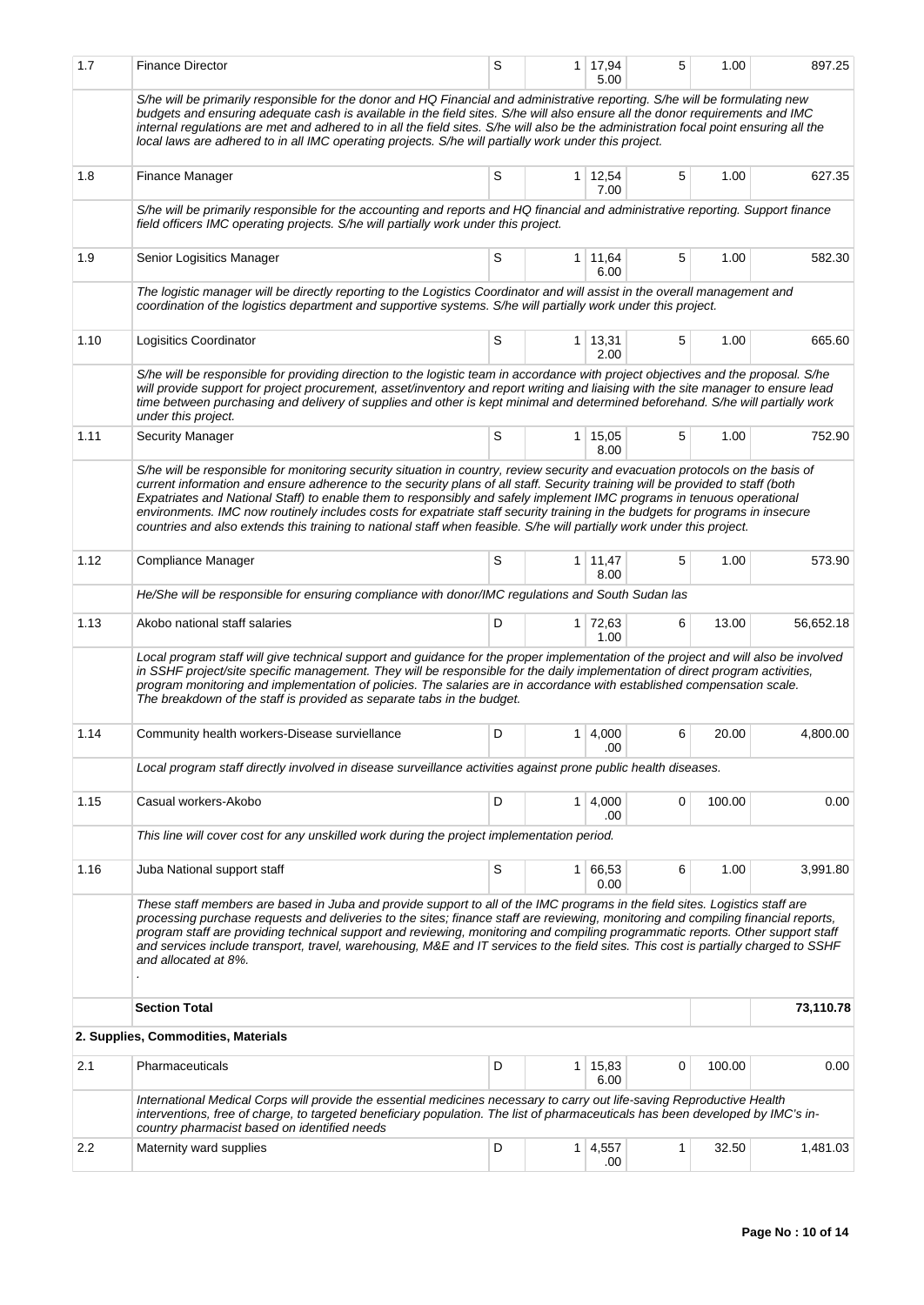|              | This line covers basic cost of outfitting and purchasing equipment for Akobo Hospital 5 maternity ward being supported by this<br>program. These items include blankets, delivery couches, sterile instruments, and minor renovation materials for fixing or<br>updating facilities.                                                                                                                                   |           |                |                        |              |        |          |
|--------------|------------------------------------------------------------------------------------------------------------------------------------------------------------------------------------------------------------------------------------------------------------------------------------------------------------------------------------------------------------------------------------------------------------------------|-----------|----------------|------------------------|--------------|--------|----------|
| 2.3          | Community Health and reproductive outreach activities<br>supplies                                                                                                                                                                                                                                                                                                                                                      | D         | 1 <sup>1</sup> | 5,000<br>.00           | $\mathbf{1}$ | 15.00  | 750.00   |
|              | This line will cover activities such as awareness campaigns on the importance of antenatal services as well as prevention of<br>epidemic prone diseases.                                                                                                                                                                                                                                                               |           |                |                        |              |        |          |
| 2.4          | Minor Renovations and Repair of maternity-Akobo Hospital                                                                                                                                                                                                                                                                                                                                                               | D         |                | $1 \mid 18,84$<br>8.00 | 0            | 100.00 | 0.00     |
|              | This line will cover painting, replacement of iron sheets, repair of doors and floor of the maternity department of the Akobo<br>Hospital.                                                                                                                                                                                                                                                                             |           |                |                        |              |        |          |
| 2.5          | Rehabilitation of isolation unit-Akobo Hospital                                                                                                                                                                                                                                                                                                                                                                        | D         | $\mathbf{1}$   | 17,70<br>7.00          | 0            | 100.00 | 0.00     |
|              | This line will cover painting, replacement of iron sheets, repair of doors and floor of the isolation unit of the Akobo Hospital                                                                                                                                                                                                                                                                                       |           |                |                        |              |        |          |
| 2.6          | <b>Transportation of Supplies</b>                                                                                                                                                                                                                                                                                                                                                                                      | D         | 1 <sup>1</sup> | 3,500<br>.00           | $\mathbf{1}$ | 40.00  | 1,400.00 |
|              | This budget lines is requested to cover the cost of transporting supplies from Juba to the project implementation area. The mode<br>of transportation depends on the security conditions, distance and road conditions. IMC proposes to use charters for<br>transportation to Akobo.                                                                                                                                   |           |                |                        |              |        |          |
| 2.7          | Generator fuel for Medical facilities                                                                                                                                                                                                                                                                                                                                                                                  | D         |                | $1 \mid 1,500$<br>.00. | 5            | 30.00  | 2,250.00 |
|              | There is no source of power in Akobo other than generators. Fuel is purchased on a monthly basis to maintain operations in the<br>facilities and ensure safety of pharmaceuticals.                                                                                                                                                                                                                                     |           |                |                        |              |        |          |
| 2.8          | Program training (RH and disease surviellance)                                                                                                                                                                                                                                                                                                                                                                         | D         | $\mathbf{1}$   | 3,000<br>.00           | $\mathbf{1}$ | 30.00  | 900.00   |
|              | This budget line will be used to cover all cost related to training of project staff on Reproductive Health and diseases surveillance                                                                                                                                                                                                                                                                                  |           |                |                        |              |        |          |
|              | <b>Section Total</b>                                                                                                                                                                                                                                                                                                                                                                                                   |           |                |                        |              |        | 6,781.03 |
| 3. Equipment |                                                                                                                                                                                                                                                                                                                                                                                                                        |           |                |                        |              |        |          |
| <b>NA</b>    | NA                                                                                                                                                                                                                                                                                                                                                                                                                     | <b>NA</b> | 0              | 0.00                   | $\mathbf 0$  | 0      | 0.00     |
|              | NA.                                                                                                                                                                                                                                                                                                                                                                                                                    |           |                |                        |              |        |          |
|              | <b>Section Total</b>                                                                                                                                                                                                                                                                                                                                                                                                   |           |                |                        |              |        | 0.00     |
|              | 4. Contractual Services                                                                                                                                                                                                                                                                                                                                                                                                |           |                |                        |              |        |          |
| <b>NA</b>    | <b>NA</b>                                                                                                                                                                                                                                                                                                                                                                                                              | <b>NA</b> | 0              | 0.00                   | $\mathbf 0$  | 0      | 0.00     |
|              | ΝA                                                                                                                                                                                                                                                                                                                                                                                                                     |           |                |                        |              |        |          |
|              | <b>Section Total</b>                                                                                                                                                                                                                                                                                                                                                                                                   |           | 0.00           |                        |              |        |          |
| 5. Travel    |                                                                                                                                                                                                                                                                                                                                                                                                                        |           |                |                        |              |        |          |
| 5.1          | In country travel - airfare (WFP Flights)                                                                                                                                                                                                                                                                                                                                                                              | D         | $\mathbf{1}$   | 550.0<br>0             | 3            | 40.00  | 660.00   |
|              | This will cover the cost of travel both by road and by air within South Sudan. Staff travel will be required mainly between the Juba<br>main office and the Implementation sites. The main means of transport between Juba and Project Implementation sites is by air<br>since roads are impassable especially during the rainy season and International Medical Corps relies mainly on WFP flights for<br>such travel |           |                |                        |              |        |          |
| 5.2          | National staff travel perdiem and accomodation                                                                                                                                                                                                                                                                                                                                                                         | D         | 1              | 100.0<br>0             | $\mathbf 0$  | 100.00 | 0.00     |
|              | This covers the cost of staff per diem during training and other times of assignment outside of their duty station, including<br>accommodation. Cost is budgeted as per actual cost IMC is paying, as per the policies                                                                                                                                                                                                 |           |                |                        |              |        |          |
| 5.3          | Boat/vehicle hire for mobile response team                                                                                                                                                                                                                                                                                                                                                                             | D         | 1 <sup>1</sup> | 250.0<br>0             | 0            | 50.00  | 0.00     |
|              | This line is budgeted to cover the cost of hiring                                                                                                                                                                                                                                                                                                                                                                      |           |                |                        |              |        |          |
|              | <b>Section Total</b>                                                                                                                                                                                                                                                                                                                                                                                                   |           |                |                        |              |        | 660.00   |
|              | 6. Transfers and Grants to Counterparts                                                                                                                                                                                                                                                                                                                                                                                |           |                |                        |              |        |          |
| NA           | NA                                                                                                                                                                                                                                                                                                                                                                                                                     | NА        | 0              | 0.00                   | 0            | 0      | 0.00     |
|              | ΝA                                                                                                                                                                                                                                                                                                                                                                                                                     |           |                |                        |              |        |          |
|              | <b>Section Total</b>                                                                                                                                                                                                                                                                                                                                                                                                   |           |                |                        |              |        | 0.00     |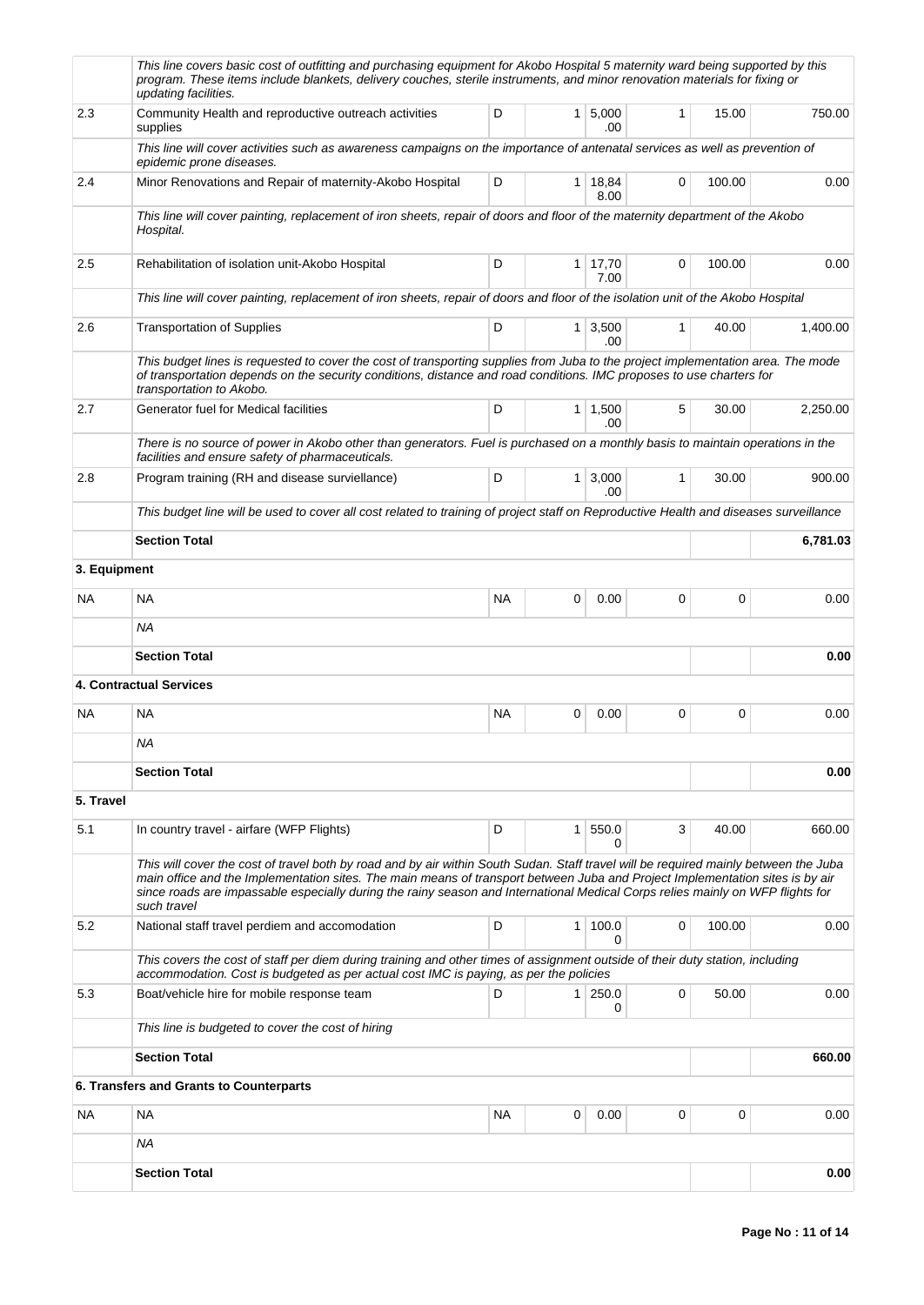|      | 7. General Operating and Other Direct Costs                                                                                                                                                                                                                   |   |                             |   |        |          |
|------|---------------------------------------------------------------------------------------------------------------------------------------------------------------------------------------------------------------------------------------------------------------|---|-----------------------------|---|--------|----------|
| 7.1  | Communication - site                                                                                                                                                                                                                                          | D | $1 \mid 3,750$<br>.00       | 5 | 10.00  | 1,875.00 |
|      | Communication expenses include communications by fax, telephone, mobile/satellite phones, and Internet services, between<br>headquarters, field and support offices, donor etc. Cost is budgeted as per the historical cost.                                  |   |                             |   |        |          |
| 7.2  | <b>Staff Accomodation</b>                                                                                                                                                                                                                                     | D | 1 24,00<br>0.00             | 5 | 1.00   | 1,200.00 |
|      | This line will cover the expenses for accommodation of staff in field offices. Cost is budgeted as per the historical cost                                                                                                                                    |   |                             |   |        |          |
| 7.3  | Car rental                                                                                                                                                                                                                                                    | S | $1 \overline{7,800}$<br>.00 | 5 | 1.00   | 390.00   |
|      | This is line budgeted to cover the cost of transportation of staff and supplies in Juba which supports all programs in the country                                                                                                                            |   |                             |   |        |          |
| 7.4  | <b>Office Supplies</b>                                                                                                                                                                                                                                        | S | 1   6,000<br>.00            | 5 | 1.00   | 300.00   |
|      | "This line is requested to cover for various office supplies, which include stationery, toners & cartridges, computer parts,<br>extension cables, office toiletry, cleaning materials and other related supplies. Cost is budgeted as per the historical cost |   |                             |   |        |          |
| 7.5  | Office utilities & maintenance                                                                                                                                                                                                                                | S | 1 6.000<br>.00.             | 5 | 1.00   | 300.00   |
|      | This budget line is requested to cover the cost of office utlities for the juba office including water and also to cover routine repairs<br>and maintance                                                                                                     |   |                             |   |        |          |
| 7.6  | Communication& Internet                                                                                                                                                                                                                                       | S | $1 \mid 5,775$<br>.00       | 5 | 1.00   | 288.75   |
|      | This budget line is requested to cover part of the internet and telephone costs of the Juba office which supports all offices                                                                                                                                 |   |                             |   |        |          |
| 7.7  | Generator fuel and maintenance                                                                                                                                                                                                                                | S | 1 6,000<br>.00              | 5 | 1.00   | 300.00   |
|      | This budgeted line is requested to cover the cost of fueling and routine repair maintenance of the generator at the Juba office to<br>ensure smooth operations                                                                                                |   |                             |   |        |          |
| 7.8  | Vehicle fuel, maintenance and insurance                                                                                                                                                                                                                       | S | $1 \mid 7,000$<br>.00       | 5 | 1.00   | 350.00   |
|      | This budget line is requested to cover the costs of the fuel insurance and routine repairs of IMC cars at the juba office to meet the<br>transportation needs of the support office which will also support this project                                      |   |                             |   |        |          |
| 7.9  | <b>Legal Fees</b>                                                                                                                                                                                                                                             | S | $1 \mid 1,800$<br>.00       | 5 | 1.00   | 90.00    |
|      | This budget line is requested to cover the cost of the legal advice on employment and other matters pertaining to South Sudan<br>law                                                                                                                          |   |                             |   |        |          |
| 7.10 | Postage /Courier                                                                                                                                                                                                                                              | S | 1 165.0<br>$\Omega$         | 5 | 1.00   | 8.25     |
|      | This budget line is requested to cover the costs of courier of the Juba office . A part of the cost is charged to this budget line                                                                                                                            |   |                             |   |        |          |
| 7.11 | <b>Office Security</b>                                                                                                                                                                                                                                        | S | 1   4,000<br>.00            | 5 | 1.00   | 200.00   |
|      | This budget line is requested to cover the cost of security of the juba office .IMC has engaged a security company to provide<br>security at it premises                                                                                                      |   |                             |   |        |          |
| 7.12 | Bank charges                                                                                                                                                                                                                                                  | S | $1 \mid 7,000$<br>.00       | 5 | 1.00   | 350.00   |
|      | This budget line is requested to cover costs of transfer of cash to field sites to facilitate payments                                                                                                                                                        |   |                             |   |        |          |
| 7.13 | Software licences                                                                                                                                                                                                                                             | S | 1 467.0<br>0                | 1 | 100.00 | 467.00   |
|      | This budget line is requested to cover costs of software upgrades and licenses . These include accounting, logistics and HR<br>software                                                                                                                       |   |                             |   |        |          |
| 7.14 | General insurance                                                                                                                                                                                                                                             | S | $1 \mid 2,000$<br>.00       | 5 | 1.00   | 100.00   |
|      | This budget line is requested to cover the cost of the inurance of IMC assets in the Juba office                                                                                                                                                              |   |                             |   |        |          |
| 7.15 | NGO Annual forum fee                                                                                                                                                                                                                                          | S | 1   1,070<br>.00            | 5 | 1.00   | 53.50    |
|      | This budget line is requested to cover the cost of membership of the NGO forum which brings together NGOS to discuss and<br>lobby for matters of mutual interests                                                                                             |   |                             |   |        |          |
| 7.16 | Office utilities and supplies - Site                                                                                                                                                                                                                          | D | 1   1,000<br>.00            | 0 | 50.00  | 0.00     |
|      | This line is requested to cover for various office supplies, which include stationery, toners & cartridges, computer parts, extension<br>cables, office toiletry, cleaning materials and other related supplies. Cost is budgeted as per the historical cost. |   |                             |   |        |          |
| 7.17 | Fuel and Maintenance of Generators - site                                                                                                                                                                                                                     | D | 1   6,000                   | 5 | 3.00   | 900.00   |
|      |                                                                                                                                                                                                                                                               |   | .00                         |   |        |          |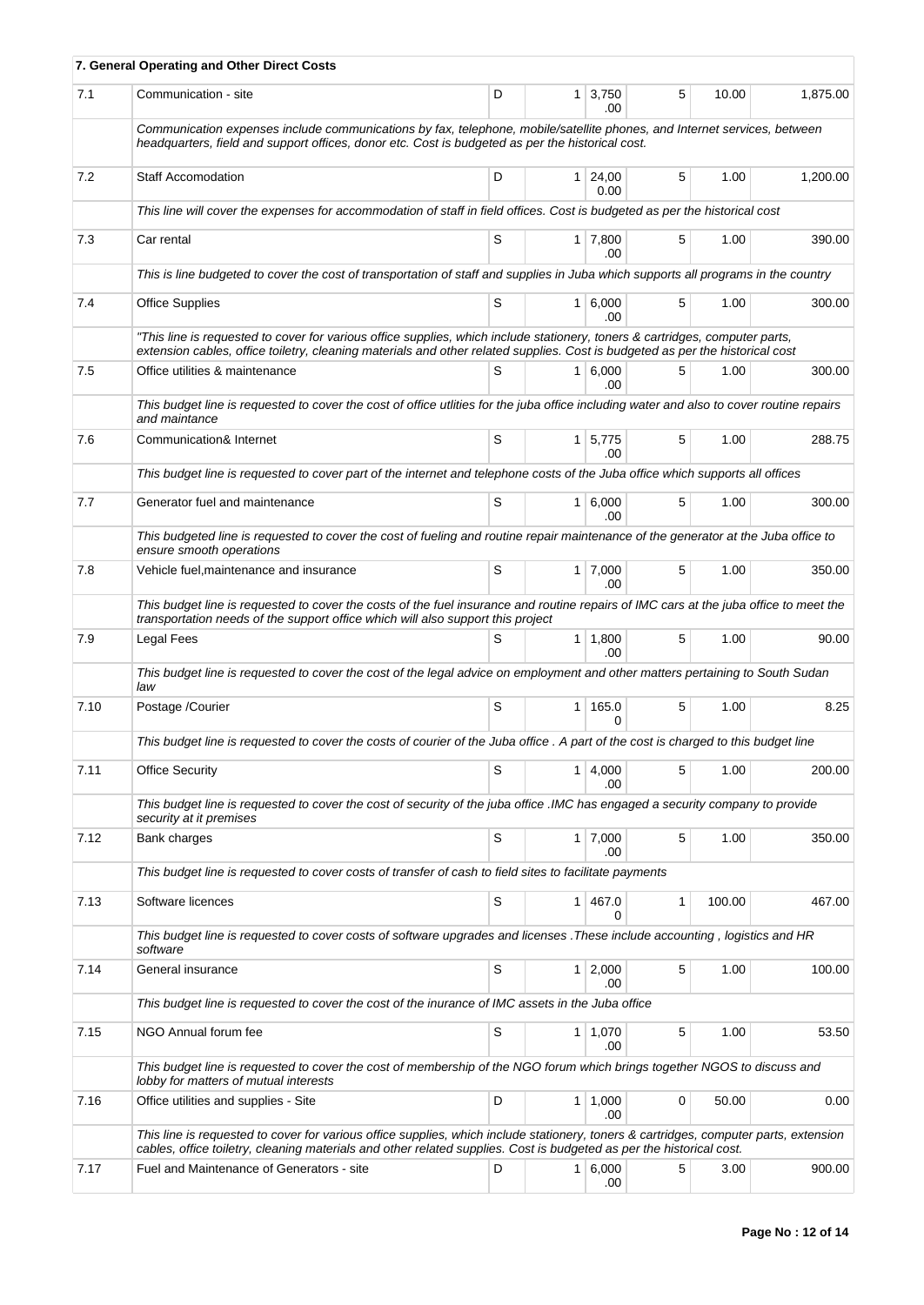|                         | Fuel for generator is essential for running of generators and regular supply of electricity of the compound, house and the offices<br>in order to ensure smooth performing of daily project activities. Government agency power supply is either nonexistent or<br>unreliable which has led to the dependence on generator power and supply of energy needed for work and living. Regular<br>maintenance of generators is also necessary to ensure proper functioning in order to supply with the necessary electricity that is<br>not available aside from generator power. Cost is budgeted as per the historical cost.                                                                                                                                                                                                                                                                                                                                                                                                                                                                                                                                                          |   |                |                              |   |        |            |
|-------------------------|------------------------------------------------------------------------------------------------------------------------------------------------------------------------------------------------------------------------------------------------------------------------------------------------------------------------------------------------------------------------------------------------------------------------------------------------------------------------------------------------------------------------------------------------------------------------------------------------------------------------------------------------------------------------------------------------------------------------------------------------------------------------------------------------------------------------------------------------------------------------------------------------------------------------------------------------------------------------------------------------------------------------------------------------------------------------------------------------------------------------------------------------------------------------------------|---|----------------|------------------------------|---|--------|------------|
| 7.18                    | <b>Security Upgrades</b>                                                                                                                                                                                                                                                                                                                                                                                                                                                                                                                                                                                                                                                                                                                                                                                                                                                                                                                                                                                                                                                                                                                                                           | D |                | $1 \overline{)3,733}$<br>.63 | 1 | 100.00 | 3,733.63   |
|                         | International Medical Corps' staff will continue to go through updated safety and security training to increase our staff's personal<br>as well as our institutional ability in Southern Sudan to continue to safely and effectively operate in the high threat environment.<br>Due to harsh security situation in Southern Sudan, International Medical Corps requires these funds to upgrade existing and<br>implement additional layers of physical security infrastructure at its offices, clinics and other field sites as well as revise<br>operational security protocols to enhance staff security, asset protection and crisis management systems. Due to the current risk,<br>more frequent security assessments are occurring in our operational areas, which range from weekly to daily. It is critical that<br>funding be applied to our proven safety and security systems to increase our ability to remain and continue our work in these<br>high threat areas. The budgeted amount includes cost of accommodations, local transport, support supplies and other related<br>costs associated with the security activities, in county or for HQ support when needed |   |                |                              |   |        |            |
| 7.19                    | Office & Guest house rent                                                                                                                                                                                                                                                                                                                                                                                                                                                                                                                                                                                                                                                                                                                                                                                                                                                                                                                                                                                                                                                                                                                                                          | S | 1 <sup>1</sup> | 40,00<br>0.00                | 5 | 1.00   | 2.000.00   |
|                         | This is budget line is requested to cover the cost of the office and accomodation for staff                                                                                                                                                                                                                                                                                                                                                                                                                                                                                                                                                                                                                                                                                                                                                                                                                                                                                                                                                                                                                                                                                        |   |                |                              |   |        |            |
|                         | <b>Section Total</b>                                                                                                                                                                                                                                                                                                                                                                                                                                                                                                                                                                                                                                                                                                                                                                                                                                                                                                                                                                                                                                                                                                                                                               |   |                |                              |   |        | 12,906.13  |
| <b>SubTotal</b>         |                                                                                                                                                                                                                                                                                                                                                                                                                                                                                                                                                                                                                                                                                                                                                                                                                                                                                                                                                                                                                                                                                                                                                                                    |   | 45.00          |                              |   |        | 93,457.94  |
| <b>Direct</b>           |                                                                                                                                                                                                                                                                                                                                                                                                                                                                                                                                                                                                                                                                                                                                                                                                                                                                                                                                                                                                                                                                                                                                                                                    |   |                |                              |   |        | 77,879.24  |
| Support                 |                                                                                                                                                                                                                                                                                                                                                                                                                                                                                                                                                                                                                                                                                                                                                                                                                                                                                                                                                                                                                                                                                                                                                                                    |   |                | 15,578.70                    |   |        |            |
| <b>PSC Cost</b>         |                                                                                                                                                                                                                                                                                                                                                                                                                                                                                                                                                                                                                                                                                                                                                                                                                                                                                                                                                                                                                                                                                                                                                                                    |   |                |                              |   |        |            |
| <b>PSC Cost Percent</b> |                                                                                                                                                                                                                                                                                                                                                                                                                                                                                                                                                                                                                                                                                                                                                                                                                                                                                                                                                                                                                                                                                                                                                                                    |   |                |                              |   |        | 7.00       |
| <b>PSC Amount</b>       |                                                                                                                                                                                                                                                                                                                                                                                                                                                                                                                                                                                                                                                                                                                                                                                                                                                                                                                                                                                                                                                                                                                                                                                    |   |                |                              |   |        | 6,542.06   |
| <b>Total Cost</b>       |                                                                                                                                                                                                                                                                                                                                                                                                                                                                                                                                                                                                                                                                                                                                                                                                                                                                                                                                                                                                                                                                                                                                                                                    |   |                |                              |   |        | 100,000.00 |